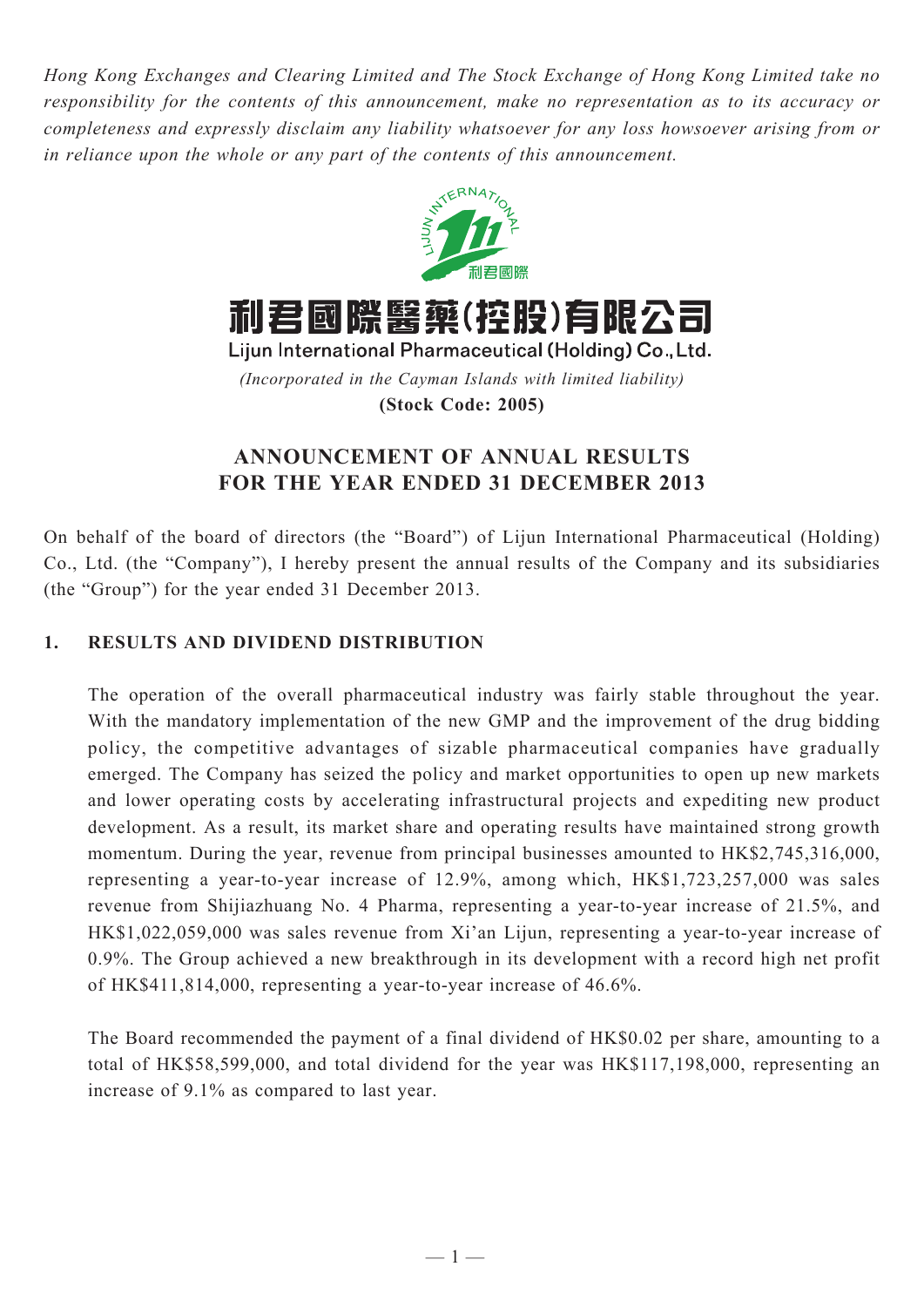## **2. BUSINESS REVIEW**

## **Revenue**

For the year ended 31 December 2013, the revenue of the Group amounted to approximately HK\$2,745,316,000, representing an increase of 12.9% as compared to HK\$2,430,684,000 in last year. A breakdown of the revenue of the Group for the year ended 31 December 2013 is set out as follows:

|                      |                                                                                       | 2013            |          | 2012       |          |        |  |
|----------------------|---------------------------------------------------------------------------------------|-----------------|----------|------------|----------|--------|--|
|                      |                                                                                       | Percentage      |          | Percentage |          |        |  |
|                      |                                                                                       | <b>Sales</b>    | of sales | Sales      | of sales | Change |  |
|                      |                                                                                       | <b>HK\$'000</b> | %        | HK\$'000   | $\%$     | $\%$   |  |
|                      | Intravenous infusion solution and                                                     |                 |          |            |          |        |  |
| others               |                                                                                       | 1,723,257       | 62.8     | 1,418,174  | 58.3     | 21.5   |  |
|                      | (Including: Non-PVC soft bag<br>infusion<br>solution<br>PP plastic bottle<br>infusion | 831,543         | 30.3     | 577,846    | 23.8     | 43.9   |  |
|                      | solution)                                                                             | 451,292         | 16.4     | 442,021    | 18.2     | 2.1    |  |
| Antibiotics          |                                                                                       | 501,049         | 18.3     | 523,602    | 21.5     | (4.3)  |  |
| (Including: Lijunsha |                                                                                       | 291,262         | 10.6     | 261,422    | 10.8     | 11.4   |  |
|                      | Paiqi)                                                                                | 85,504          | 3.1      | 121,645    | 5.0      | (29.7) |  |
|                      | Non-antibiotics finished medicines                                                    | 431,462         | 15.7     | 384,446    | 15.8     | 12.2   |  |
|                      | (Including: Dobesilate                                                                | 107,034         | 3.9      | 89,165     | 3.7      | 20.0   |  |
|                      | Lixiding                                                                              | 39,660          | 1.4      | 36,920     | 1.5      | 7.4    |  |
|                      | Sales of bulk pharmaceuticals                                                         | 89,460          | 3.2      | 103,421    | 4.3      | (13.5) |  |
| Others               |                                                                                       | 88              |          | 1,041      | 0.1      | (91.5) |  |
| Total                |                                                                                       | 2,745,316       | 100      | 2,430,684  | 100      | 12.9   |  |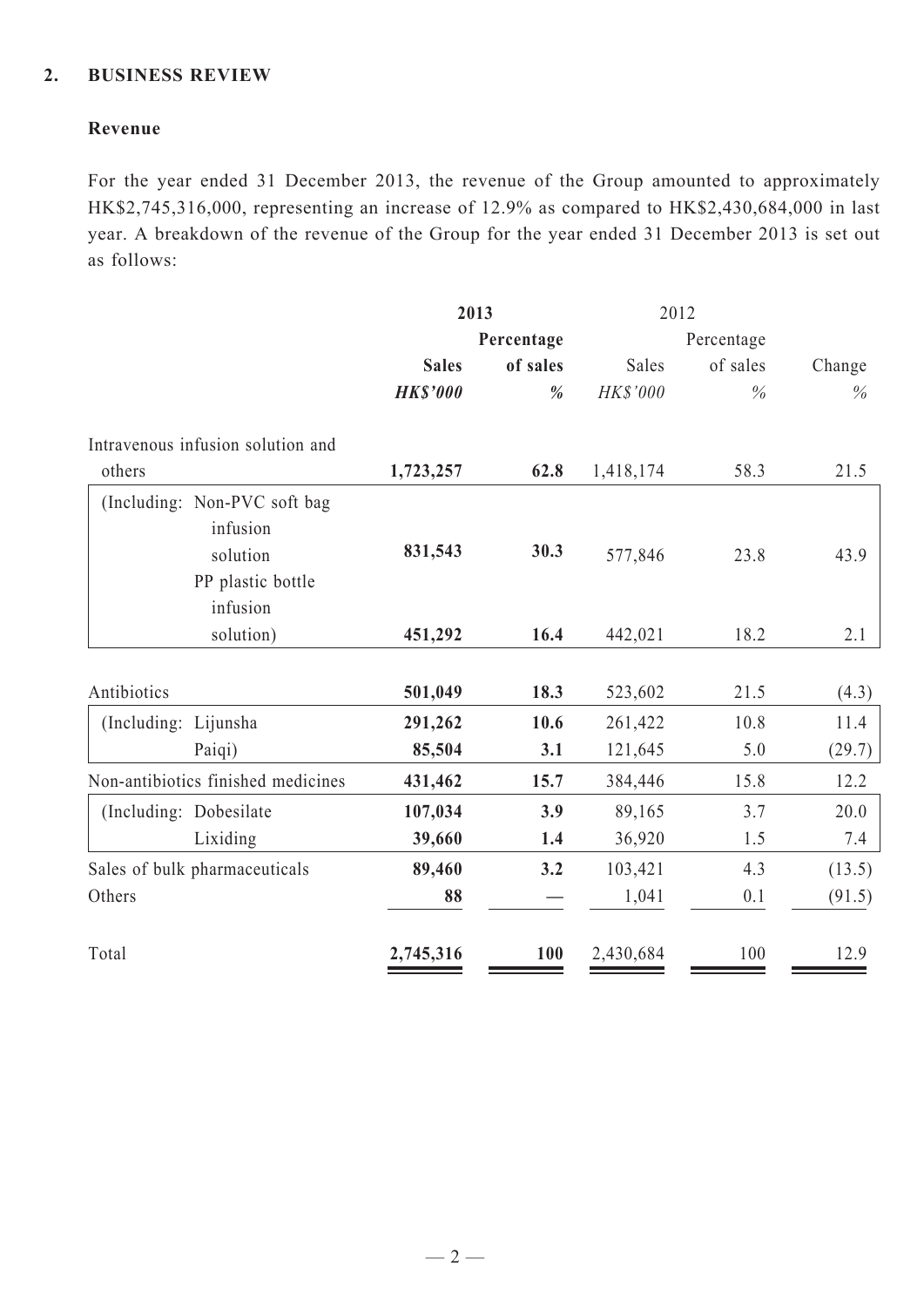## **(1) Product Operation**

- **1. Expansion of market share, and reinforcement and enhancement of operating advantages.** With new projects attaining design capacity and achieving volume stimulation, the economies of scale of its intravenous infusion solution business have been further realized. In 2013, the sales of the Company's intravenous infusion solutions amounted to 694 million bottles (bags), representing an increase of 23.2% as compared to last year, among which, the sales of 280 million soft bag products recorded an increase of 48.0% as compared to last year. Apart from reinforcing and enhancing our traditional market strengths, we have also timely adjusted and expanded the end coverage of advantageous infusion solution products. As a result, the sales of double-outlet soft bag infusion solutions and therapeutic infusion solutions achieved rapid growth, effectively ensuring continued growth in our operating results.
- **2. Sustained growth of export and processing businesses.** In 2013, four new export destinations, namely Indonesia, Cameroon, Kazakhstan and Liberia, have been added. Currently, nearly 50 specifications of the Company have completed product registration in 20 countries. Export sales recorded a year-to-year increase of 37.8%, and we ranked among the top ten brands for preparation export in the PRC for the third time.
- **3. Stable operation of antibiotics and other finished products businesses.** After gradually adapting to the new market environment following the promulgation of the "price and quantity restrictions" policy, our sales channels have been further streamlined, and product prices have steadily increased. Of which, our key product Lijunsha recorded a year-to-year increase of 11.4% in sales, paralleled by a stable gross profit margin.

### **(2) New Product Research and Development**

Both innovation capacity and strength have been enhanced during the period. The Company has accelerated its innovational development through incentives such as project and intelligence acquisition, and project responsibility system. In 2013, the Company acquired a batch of new products and technologies with good market development prospects, including Type 1 new drug, Compound Dexibuprofen Sustained-release Double Layer Tablet, raw materials and tablets of Chemical Type 3 new drug Blonanserin, and raw materials and tablets of Lacosamide that have received the clinical approval from SFDA and entered the phase of clinical trial of new drugs. Production permits for 500ml Compound Electrolyte Injection soft-packaging and domestic exclusive 250ml/7.5mg Ambroxol Glucose Injection soft-packaging products were also obtained. It has also received 9 notices of invention, practical new model and outlook design patents for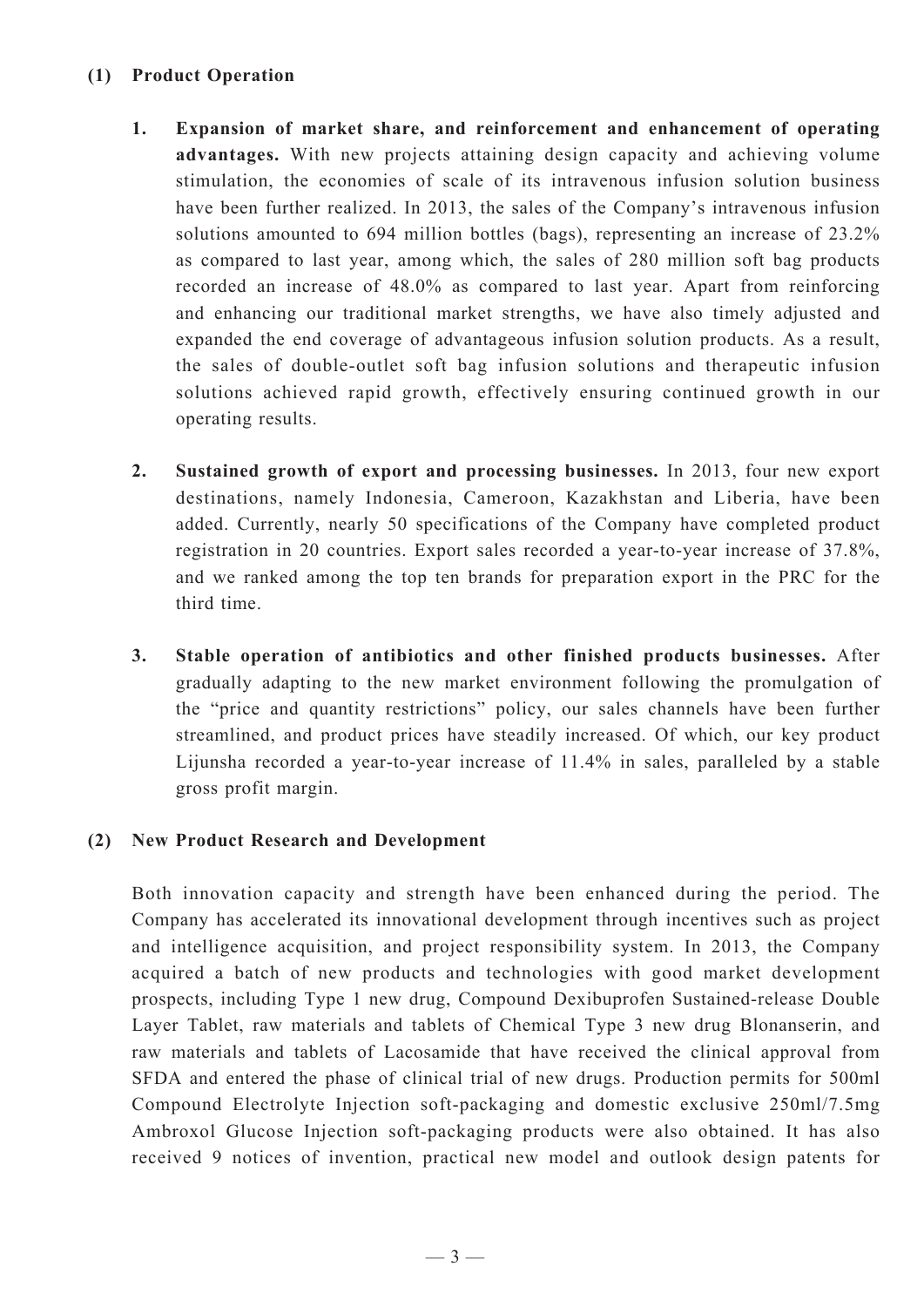Lacosamide Sustained-release Tablet and its method of preparation, high-osmolality preparation and its method of preparation, and plastic infusion bags interface connector, etc. The innovation results were fruitful.

## **(3) Key Projects**

Our key projects have commenced production and achieved efficiency, promoting the stable and rapid development of the Company. All Phase I relocation and upgrade of Shijiazhuang No. 4 Pharma's headquarters have been completed or ready for use as scheduled. Of which, 6 new high standard infusion solution production lines have obtained the new GMP certifications, and currently have commenced production and operation. Accordingly, the production capacity of the Company's intravenous infusion solution has increased to 1.5 billion bottles (bags), achieving historical breakthrough in overall scale and structural optimization. Infusion solution soft bags accounted for over 60% of the Company's overall infusion solution production capacity.

To ensure the fulfilment with the requirements of the State's new GMP standards for solid preparations by the end of 2015, and in line with the overall regulation of Xi'an Municipal for industrial enterprises to "retreat from the city to the parks", Xi'an Lijun has started its overall relocation and reconstruction. Its objective-attaining capacity expansion and reconstruction project for solid preparations has commenced construction in the new area, and is expected to complete all relocation and commence official operation upon obtaining the new GMP certification of production lines by the end of 2015.

On the overall, the operating results of the Company in 2013 marked the best in history, under the immense effort contributed by the two subsidiaries and our staff. Particularly, the outstanding results of Shijiazhuang No. 4 Pharma provided major support for the profits of the listed company and significant contribution to the results of the Group. In face of considerable obstacles, Xi'an Lijun managed to achieve hard-won but respectable results after unremitting exertion.

# **3. FUTURE PROSPECTS**

Looking forward into 2014, the operating environment of the pharmaceutical industry in China will not change much, and market players will be faced with development opportunities and challenges. Increasing concentration of pharmaceutical production and centralized commencement of drug bidding and procurement in various regions will provide the Company with new opportunities and room for development. Competition among large corporations arising from industrial concentration will also inevitably result in new interest pattern. Coupled with China's promotion of reasonable drug application and health education concepts and intensification of related measures, the Company is presented with new challenges to development.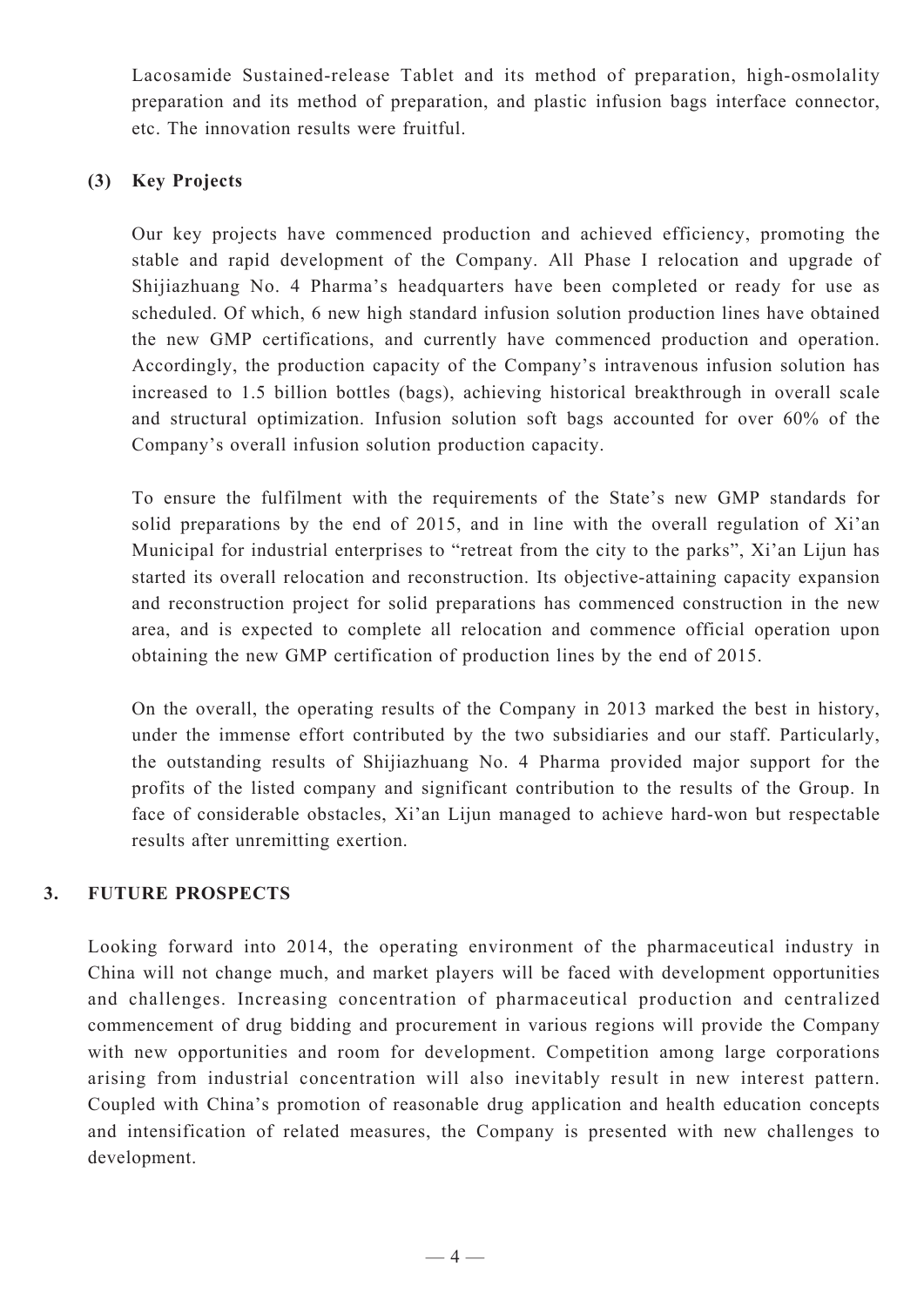# **(1). Capitalizing on opportunities arising from new round of drug bidding to achieve new breakthroughs in production and sales structural adjustments.**

We will combine the opportunities arising from the new round of national drug bidding activities in 2014 with our own advantages to strengthen our study and judgment of bidding, industrial policy and industrial competition, implement differentiating marketing measures, coordinate domestic market, expand international market, and adapt to requirements of new market landscape and changes. We will endeavor to excel in the marketing of its strategic products such as vertical soft bag and double-outlet soft bag infusion solutions, and increase the market development of products such as soft bag rinsing solutions, dialysis solutions and therapeutic infusion solutions, with the aims of achieving the infusion solution sales target of 1.1 billion bottles (bags), maintaining our dominant position in the soft bag market, and further increasing the profitability of infusion solution products. Market development for new drugs that have obtained production document number such as Edaravone, Nalmefene Hydrochloride and Glipizide will be expedited to increase sales as soon as possible and create new growth points for the Group's results.

We will continue to unswervingly implement the strategy of "going overseas", intensify international certification application and professional establishment of foreign trade team, and expand international registration and certification of products, in order to ensure a growth rate of over 30% for the sales of foreign trades and processing products.

# **(2). Step up implementation of strategic projects such as Shijiazhuang No. 4 Pharma's headquarters relocation to commence production and achieve efficiency, and expedition of transformation and upgrade.**

Completion and production commencement of the relocation and upgrade project of Shijiazhuang No. 4 Pharma's headquarters in the High-tech Development Zone are of strategic importance to our transformation, upgrade, breakthrough and catch-up. Production lines completed in Phase I have been put into use. We will base upon our long-term development by excelling in the double-hard tube infusion solution production lines in Phase II, modernization of Chinese medicine, and ampule small liquid injection preparation and related auxiliary facility projects, striving to achieve certification and commence production in the this year and further promote the optimization and transformation of the Company's industrial and product structures. Our leading position in the industry will be consolidated by new project construction, old production line upgrade, and enhancing infusion solution production capacity, quality and efficiency advantage.

Through sound organization and coordination for the relocation and construction of the production base of Xi'an Lijun, assets and land of the existing production base will be properly disposed to ensure appreciation, while adhering to the schedule of the Phase I project.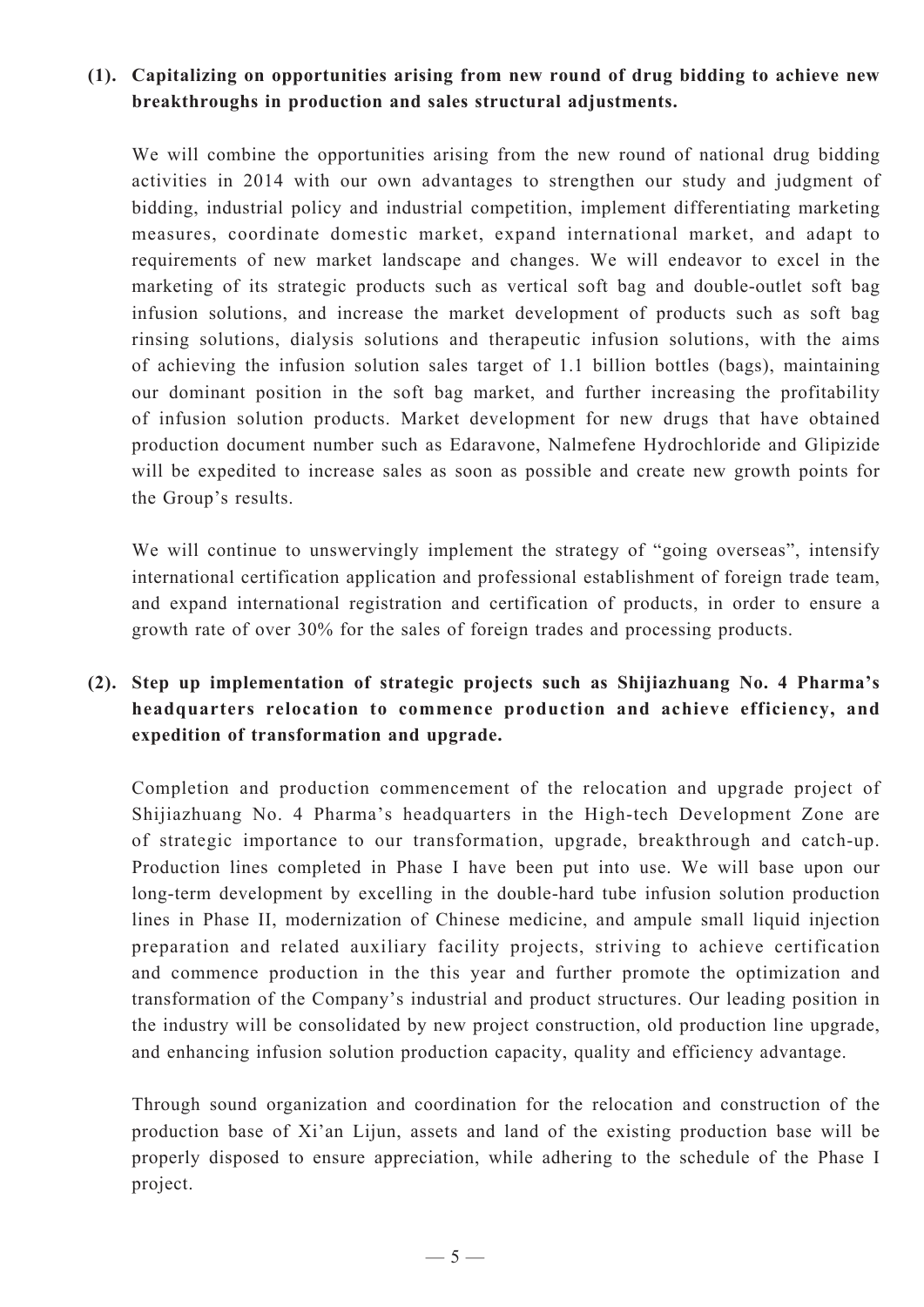# **(3). Acceleration of innovation team and platform construction, and pushing forward product and technological innovation.**

High priority is attached to research, development and innovation. Innovation work is guided by our long-term and strategic vision. A strong atmosphere that concerns, values and supports research and development across the Company is created through talent acquisition and mechanism change. In 2014, our new product research and development will consider the principle of combining exclusive products and general products with little investment but quick result, and combining innovative drugs and generic drugs. We will also expedite application for approval, innovation and transformation of new products, and strengthen our core competitiveness to take advantage of the opportunities arising from acceleration of national generic drug registration and evaluation, and obtain production permits for 500ml Compound Sodium Chloride Injection and vertical Sodium Lactate Ringer's Injection soft bag as soon as possible. We will strive to obtain production permits for products with good market development prospects such as 100ml Pediatric Electrolyte Supplements Injection, 1000ml Compound Sodium Chloride Injection, 3000ml Mannitol Injection and 2000ml Glycine soft bag rinsing solution in this year. The Type 1.5 gastric mucosal protection new drug, Compound Alanine Glutamine Double-layer Chewing Tablet has been filed with the State Center for Drug Evaluation, and we will closely follow up with the progress. The Type 1.1 anti-dementia and vascular dementia new drug MeN061016-1 is currently in the phase of pre-clinical research, and we will strive to obtain the clinical approval as soon as possible. At the same time, we will coordinate and promote the screening, development and application for approval of over 250 categories under development and intended for development such as three-in-one PP ampule small liquid injection preparation, Roflumilast Tablet and Acofide Tablet, incessantly reinforce our core competitiveness, and ultimately build an innovative enterprise.

In general, the Company is optimistic about the operating position in 2014. The operating results will continue to grow and we will strive to bring satisfying returns to the investors. On behalf of the Board, I hereby express our gratitude to the investors and our staff for their support to the development of the Company.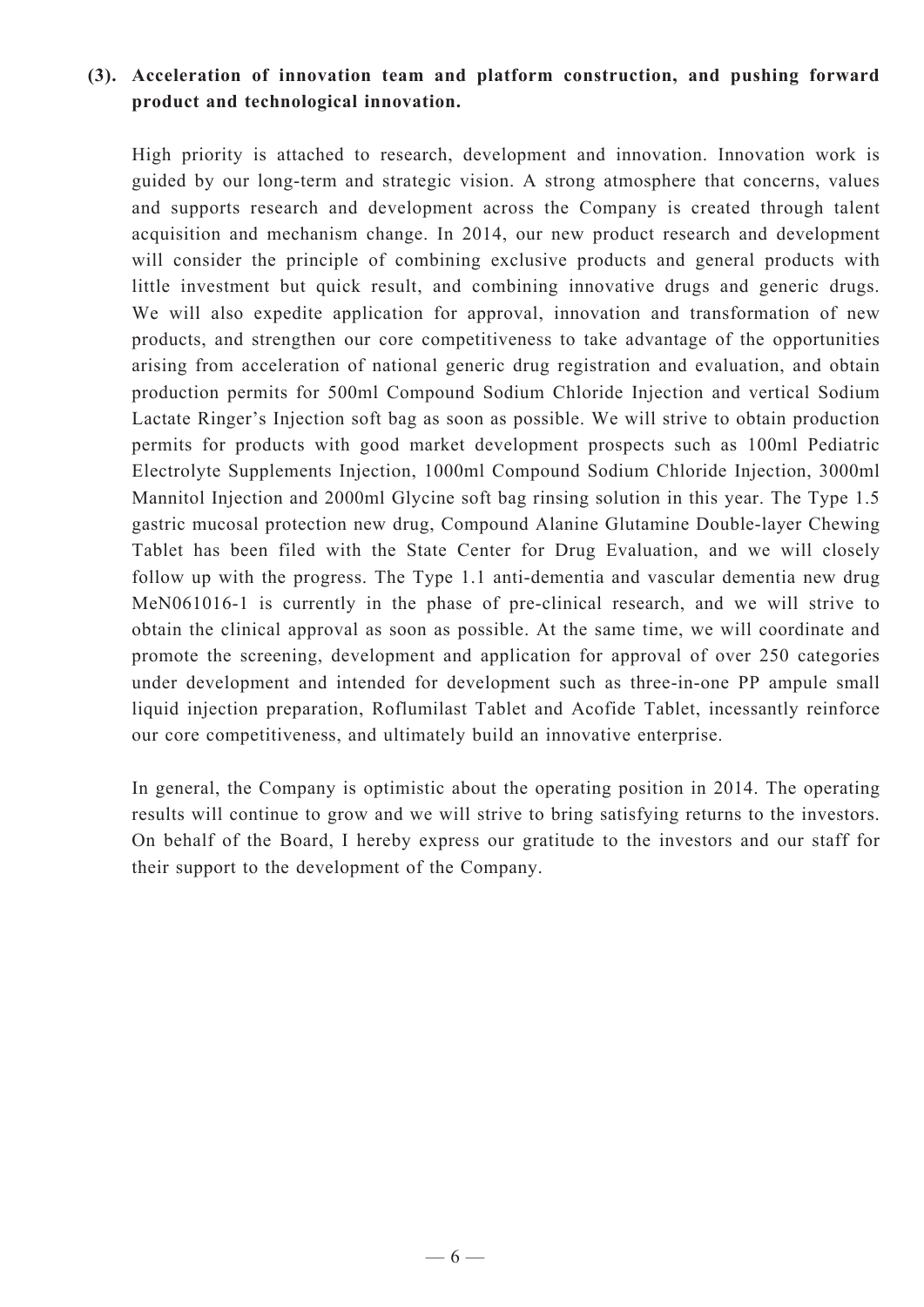# **CONSOLIDATED STATEMENT OF COMPREHENSIVE INCOME**

*For the year ended 31 December 2013*

| For the year ended 31 December 2015                                                                       | <b>Note</b>                | 2013<br><b>HK\$'000</b>                         | 2012<br>HK\$'000                                |
|-----------------------------------------------------------------------------------------------------------|----------------------------|-------------------------------------------------|-------------------------------------------------|
| Revenue<br>Cost of sales                                                                                  | $\mathfrak{Z}$<br>10       | 2,745,316<br>(1,512,986)                        | 2,430,684<br>(1,397,590)                        |
| Gross profit<br>Selling and marketing costs<br>General and administrative expenses<br>Other gains $-$ net | 10<br>10<br>$\mathfrak{Z}$ | 1,232,330<br>(497, 708)<br>(291, 530)<br>95,738 | 1,033,094<br>(410, 798)<br>(290, 201)<br>40,121 |
| <b>Operating profit</b>                                                                                   |                            | 538,830                                         | 372,216                                         |
| Finance income<br>Finance costs                                                                           | 4<br>$\overline{4}$        | 1,557<br>(46,910)                               | 1,242<br>(36, 954)                              |
| $Finance \ costs - net$                                                                                   |                            | (45, 353)                                       | (35, 712)                                       |
| Profit before income tax<br>Income tax expense                                                            | 5                          | 493,477<br>(81, 659)                            | 336,504<br>(55, 513)                            |
| <b>Profit for the year</b>                                                                                |                            | 411,818                                         | 280,991                                         |
| Other comprehensive income:                                                                               |                            |                                                 |                                                 |
| Items that may be reclassified to profit or loss<br>Currency translation differences                      |                            | 83,180                                          | (499)                                           |
| Total comprehensive income for the year                                                                   |                            | 494,998                                         | 280,492                                         |
| Profit attributable to:<br>Equity holders of the Company<br>Non-controlling interests                     |                            | 411,814                                         | 281,003<br>(12)                                 |
|                                                                                                           |                            | 411,818                                         | 280,991                                         |
| Total comprehensive income attributable to:<br>Equity holders of the Company<br>Non-controlling interests |                            | 494,975<br>23                                   | 280,504<br>(12)                                 |
|                                                                                                           |                            | 494,998                                         | 280,492                                         |
|                                                                                                           |                            | 2013<br><b>HKS</b>                              | 2012<br>HK\$                                    |
| Earnings per share for profit attributable to the equity<br>holders of the Company                        |                            |                                                 |                                                 |
| — Basic                                                                                                   | 6                          | 0.1406                                          | 0.0959                                          |
| - Diluted                                                                                                 | 6                          | 0.1400                                          | 0.0958                                          |
|                                                                                                           |                            | 2013<br><b>HK\$'000</b>                         | 2012<br>HK\$'000                                |
| Dividends (paid and proposed)                                                                             | $\overline{7}$             | 117,198                                         | 107,431                                         |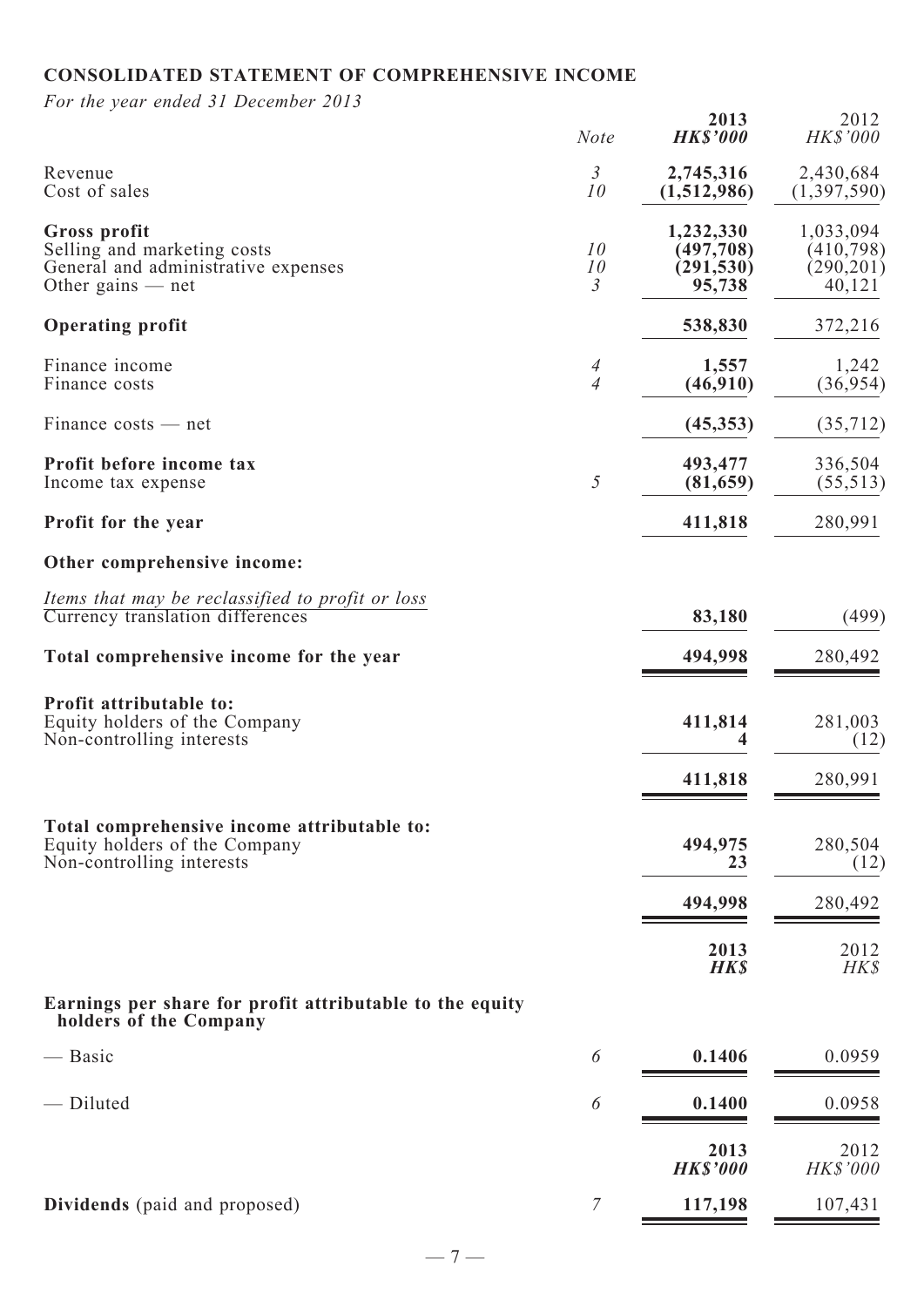# **CONSOLIDATED BALANCE SHEET**

*As at 31 December 2013*

|                                                            |             | As at           | As at       |
|------------------------------------------------------------|-------------|-----------------|-------------|
|                                                            |             | 31 December     | 31 December |
|                                                            |             | 2013            | 2012        |
|                                                            | <b>Note</b> | <b>HK\$'000</b> | HK\$'000    |
| <b>ASSETS</b>                                              |             |                 |             |
| Non-current assets                                         |             |                 |             |
| Land use rights                                            |             | 386,295         | 239,241     |
| Property, plant and equipment                              |             | 2,438,408       | 1,630,224   |
| Intangible assets                                          |             | 322,995         | 310,964     |
| Deferred income tax assets                                 |             | 25,050          | 21,175      |
| Available-for-sale financial assets                        |             | 164             | 159         |
|                                                            |             | 3,172,912       | 2,201,763   |
|                                                            |             |                 |             |
| <b>Current assets</b>                                      |             |                 |             |
| Inventories                                                |             | 404,911         | 398,758     |
| Trade and bills receivables                                | $\delta$    | 934,193         | 826,943     |
| Prepayments, deposits and other receivables                |             | 144,913         | 152,191     |
| Pledged bank deposits                                      |             | 90,051          |             |
| Cash and cash equivalents                                  |             | 336,928         | 411,783     |
|                                                            |             | 1,910,996       | 1,789,675   |
| <b>Total assets</b>                                        |             | 5,083,908       | 3,991,438   |
| <b>EQUITY</b>                                              |             |                 |             |
| Capital and reserves attributable to equity holders of the |             |                 |             |
| Company                                                    |             |                 |             |
| Share capital                                              |             | 65,405          | 65,405      |
| Reserves                                                   |             |                 |             |
| - Proposed final dividend                                  |             | 58,599          | 58,599      |
| - Others                                                   |             | 2,742,265       | 2,364,488   |
|                                                            |             | 2,866,269       | 2,488,492   |
| Non-controlling interests                                  |             | 627             | 604         |
| <b>Total equity</b>                                        |             | 2,866,896       | 2,489,096   |
|                                                            |             |                 |             |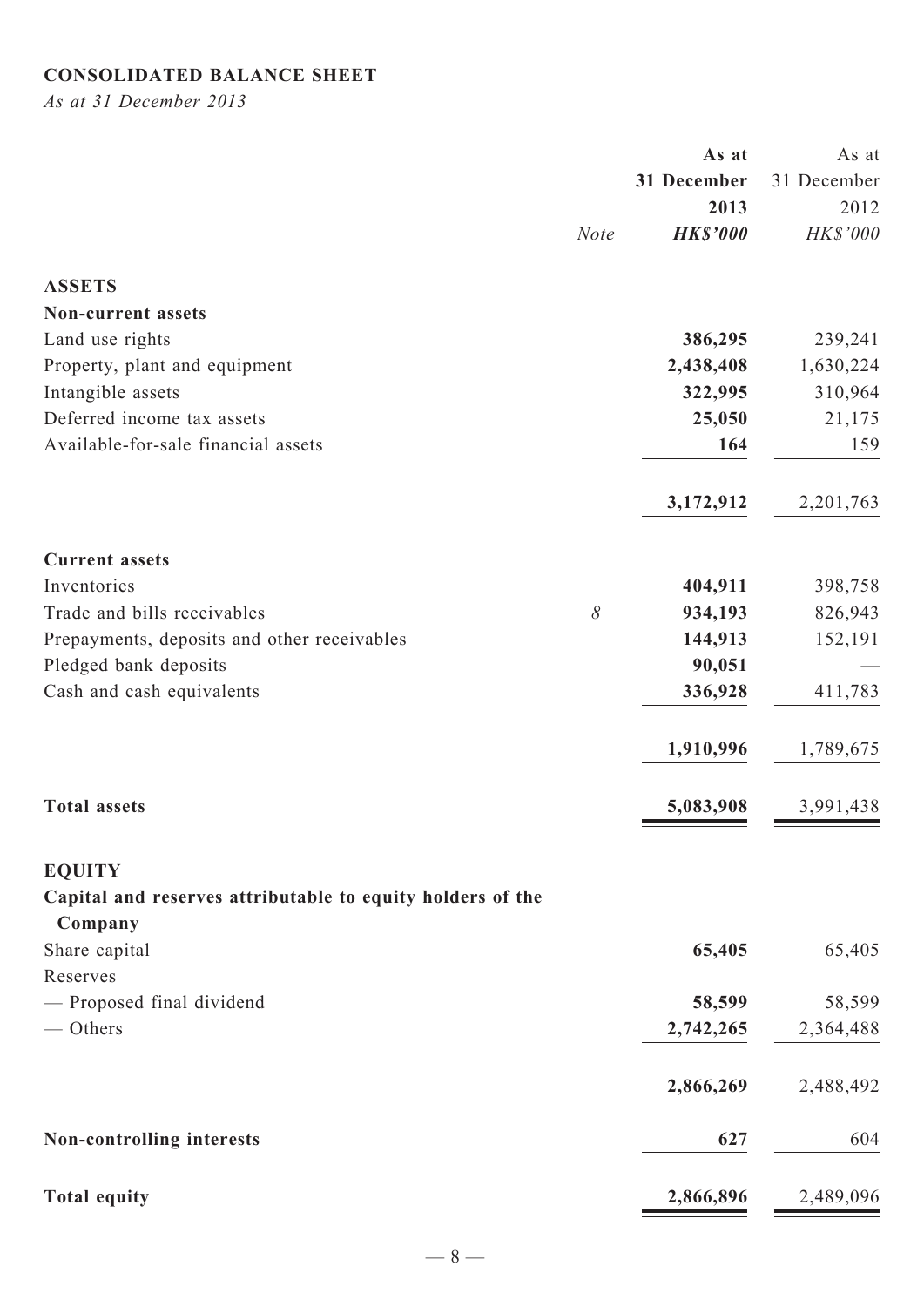# **CONSOLIDATED BALANCE SHEET**

*As at 31 December 2013*

|                                       |             | As at           | As at       |
|---------------------------------------|-------------|-----------------|-------------|
|                                       |             | 31 December     | 31 December |
|                                       |             | 2013            | 2012        |
|                                       | <b>Note</b> | <b>HK\$'000</b> | HK\$'000    |
| <b>LIABILITIES</b>                    |             |                 |             |
| <b>Non-current liabilities</b>        |             |                 |             |
| <b>Borrowings</b>                     |             | 455,019         | 306,034     |
| Deferred income tax liabilities       |             | 26,905          | 23,783      |
| Deferred revenue                      |             | 10,863          | 7,795       |
| Post-employment benefit obligation    |             | 9,289           | 10,925      |
|                                       |             | 502,076         | 348,537     |
| <b>Current liabilities</b>            |             |                 |             |
| <b>Borrowings</b>                     |             | 732,774         | 522,474     |
| Trade and bills payables              | 9           | 490,461         | 250,575     |
| Advanced receipts from customers      |             | 36,503          | 25,996      |
| Accruals and other payables           |             | 415,371         | 330,660     |
| Income tax payable                    |             | 39,827          | 24,100      |
|                                       |             | 1,714,936       | 1,153,805   |
| <b>Total liabilities</b>              |             | 2,217,012       | 1,502,342   |
| Total equity and liabilities          |             | 5,083,908       | 3,991,438   |
| Net current assets                    |             | 196,060         | 635,870     |
| Total assets less current liabilities |             | 3,368,972       | 2,837,633   |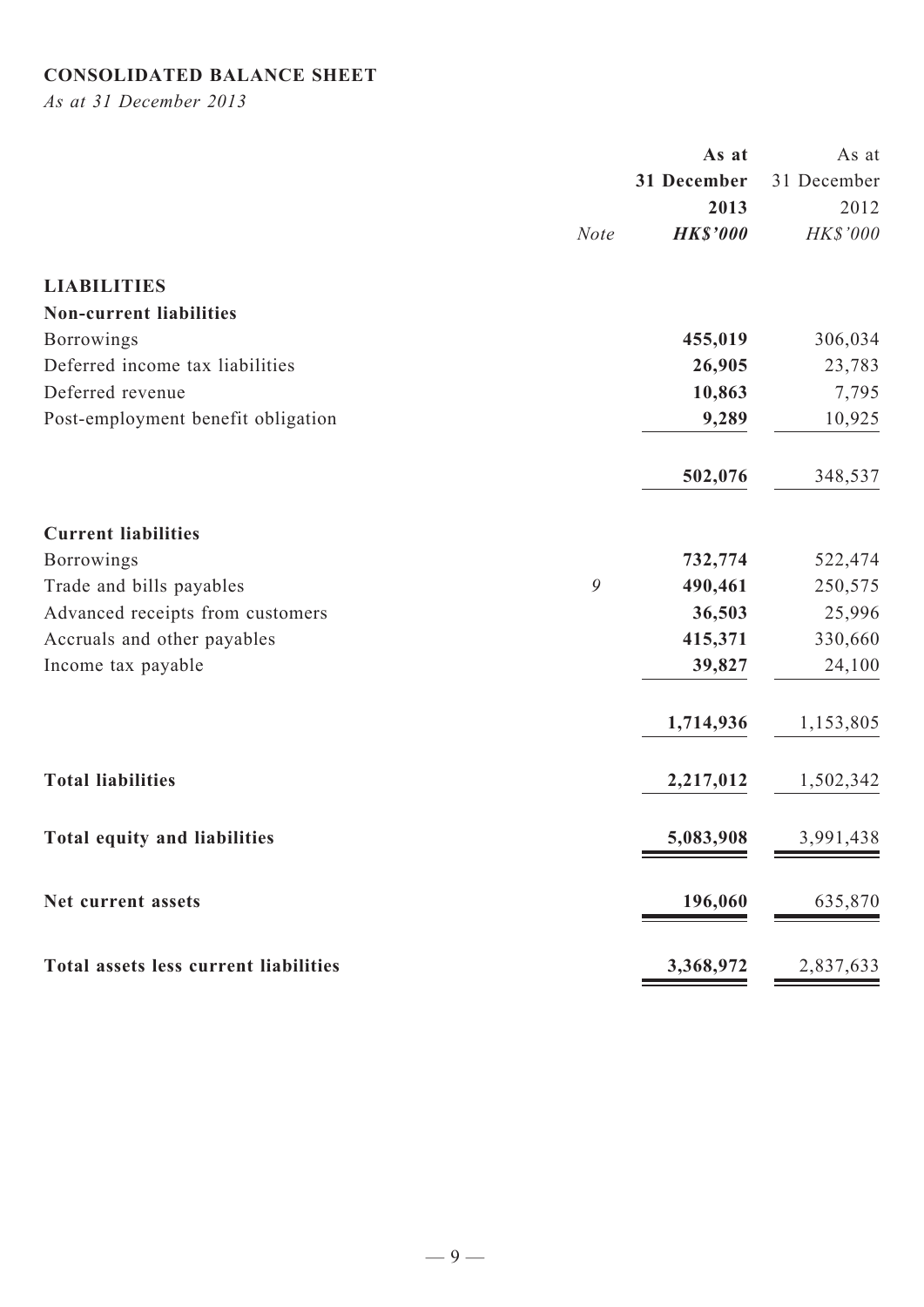### **SELECTED NOTES TO THE CONSOLIDATED FINANCIAL STATEMENTS**

#### **1. Basis of preparation**

The consolidated financial statements of the Group have been prepared in accordance with Hong Kong Financial Reporting Standards ("HKFRS") issued by the Hong Kong Institute of Certified Public Accountants ("HKICPA"). The consolidated financial statements have been prepared under the historical cost convention, as modified by the revaluation of financial assets at fair value through profit or loss.

The preparation of financial statements in conformity with HKFRS requires the use of certain critical accounting estimates. It also requires management to exercise its judgment in the process of applying the Group's accounting policies.

#### *(a) New and amended standards adopted by the Group*

The following new standards and amendments to standards are mandatory for the first time for the financial year beginning 1 January 2013 and relevant to the Group:

- Amendment to HKAS 1 'Financial statement presentation' is effective for annual periods beginning on or after 1 July 2012. The main change resulting from these amendments is a requirement for entities to group items presented in 'other comprehensive income' (OCI) on the basis of whether they are potentially reclassifiable to profit or loss subsequently (reclassification adjustments). The amendment has no significant impact on the Group's consolidated financial statements.
- Amendment to HKFRSs 10, 11 and 12 on transition guidance are effective for annual periods beginning on or after 1 January 2013. These amendments provide additional transition relief to HKFRSs 10, 11 and 12, limiting the requirement to provide adjusted comparative information to only the preceding comparative period. For disclosures related to unconsolidated structured entities, the amendments will remove the requirement to present comparative information for periods before HKFRS 12 is first applied. These amendments have no significant impact on the Group's consolidated financial statements.
- HKFRS 10 'Consolidated financial statements' is effective for annual periods beginning on or after 1 January 2013. The objective of HKFRS 10 is to establish principles for the presentation and preparation of consolidated financial statements when an entity controls one or more other entities to present consolidated financial statements. It defines the principle of control, and establishes controls as the basis for consolidation. It sets out how to apply the principle of control to identify whether an investor controls an investee and therefore must consolidate the investee. It also sets out the accounting requirements for the preparation of consolidated financial statements. The Group assessed that adoption of HKFRS 10 did not result in any change in the consolidation status of its subsidiaries, and did not have any significant impact on the Group's consolidated financial statements.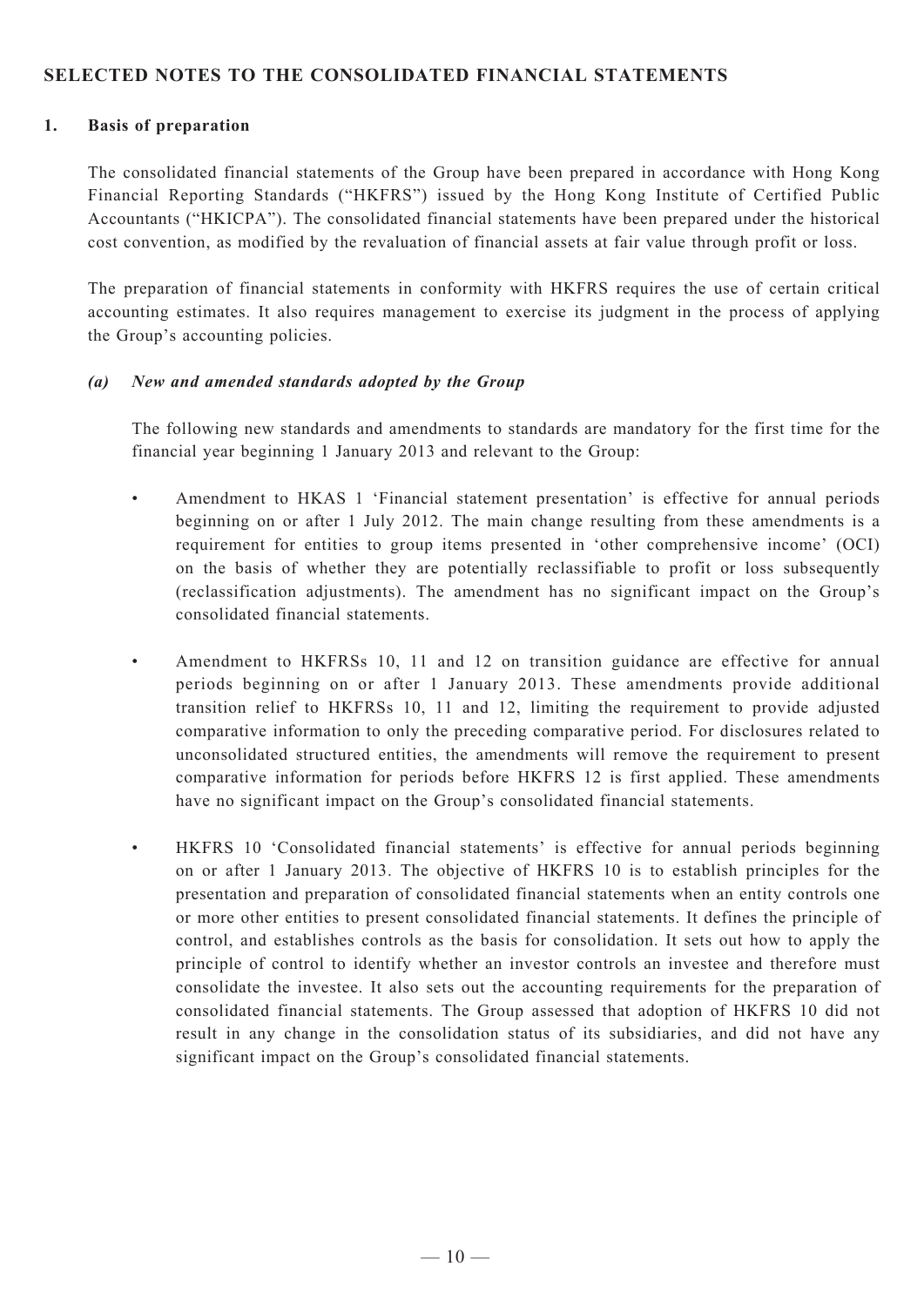- HKAS 27 (revised 2011) 'Separate financial statements' is effective for annual periods beginning on or after 1 January 2013. It includes the provisions on separate financial statements that are left after the control provisions of HKAS 27 have been included in the new HKFRS 10. It has no significant impact on the Group's consolidated financial statements.
- Amendment to HKAS 19 'Employee benefits' is effective for annual periods beginning on or after 1 January 2013. These amendments eliminate the corridor approach and calculate finance costs on a net funding basis. It has no significant impact on the Group's consolidated financial statements.

There are no other amended standards or interpretations that are effective for the first time for this year that have a material impact on this Group.

### *(b) New and amended standards have been issued but are not effective for the financial year beginning 1 January 2013 and have not been early adopted*

The Group's assessment of the impact of these new and amended standards is set out below.

### **Effective date**

| Amendments to HKAS 32                     | Financial instruments Presentation' on asset and<br>liability offsetting | 1 January 2014                    |
|-------------------------------------------|--------------------------------------------------------------------------|-----------------------------------|
| Amendments to HKFRS 10,<br>12 and HKAS 27 | Consolidation for investment entities                                    | 1 January 2014                    |
| Amendment to HKAS 36                      | Impairment of assets on recoverable amount<br>disclosures                | 1 January 2014                    |
| Amendment to HKAS 39                      | Financial Instruments: Recognition and<br>Measurement                    | 1 January 2014                    |
| HK(IFRIC) 21                              | Levies                                                                   | 1 January 2014                    |
| Amendment to HKAS19                       | Defined benefit plans                                                    | 1 July 2014                       |
| <b>HKFRS 9</b>                            | <b>Financial Instruments</b>                                             | left open pending<br>finalisation |
| Annual Improvement 2012                   |                                                                          | 1 July 2014                       |
| Annual Improvement 2013                   |                                                                          | 1 July 2014                       |
|                                           |                                                                          |                                   |

None of these new and amended standards is expected to have a significant effect on the consolidated financial statements of the Group.

There are no other HKFRSs or HK(IFRIC) interpretations that are not yet effective that would be expected to have a material impact on the Group.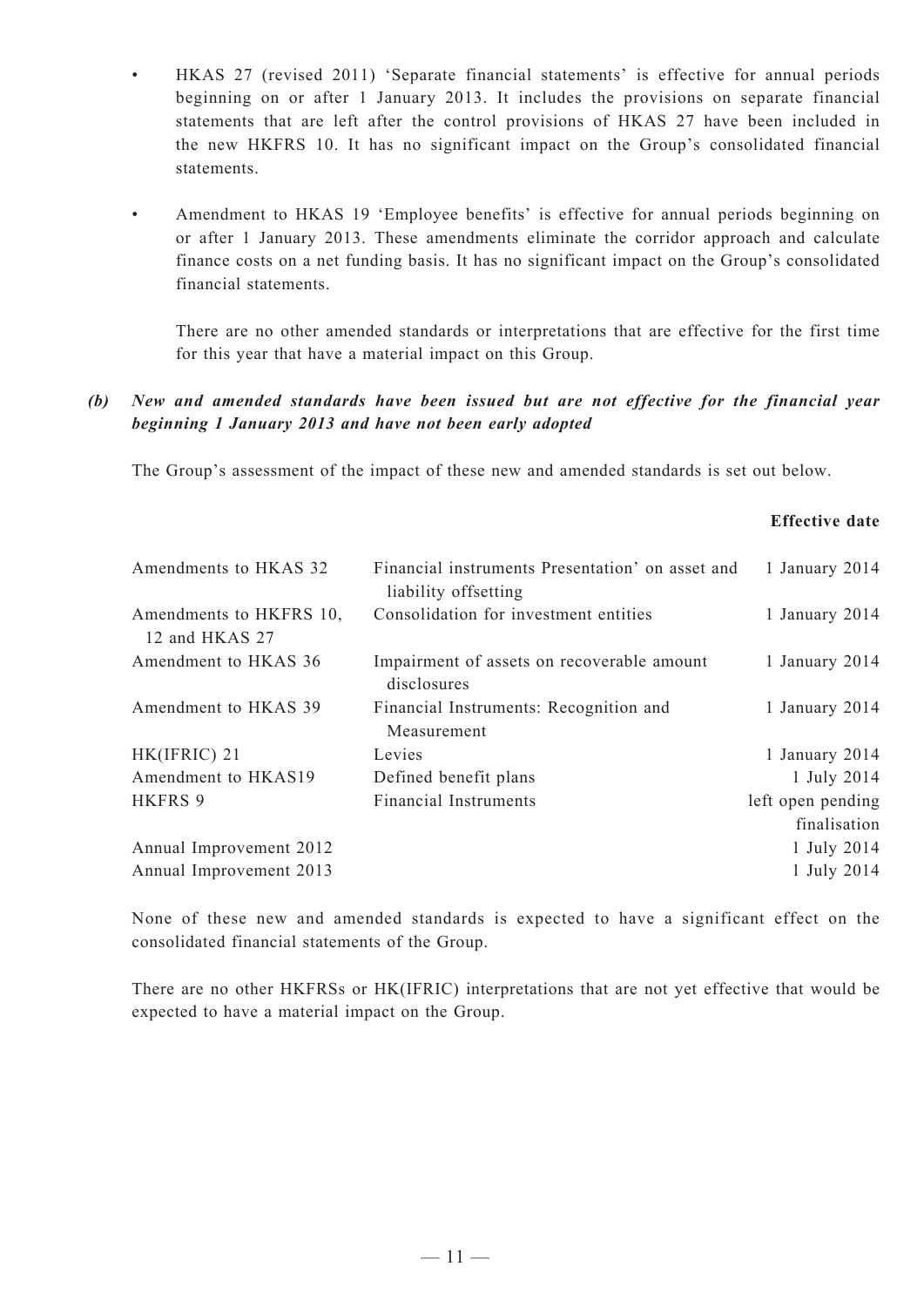#### **2. Segment information — Group**

The chief operating decision-maker has been identified as the executive directors. The executive directors review the Group's internal reporting in order to assess performance and allocate resources. Management has determined the operating segments based on these reports.

The executive directors consider the business from a product perspective, which assesses the performance of two product segments, namely intravenous infusion solution and others, and antibiotics and others.

The executive directors assess the performance of the operating segments based on a measure of revenue and profit. This measurement is consistent with that in the annual consolidated financial statements.

Unallocated operating loss was mainly attributable to corporate expenses.

Segment assets consist primarily of land use rights, property, plant and equipment, intangible assets, inventories, trade and bill receivables, prepayments, deposits and other receivables, pledged bank deposits and cash and cash equivalents. Unallocated assets mainly comprise corporate cash.

Segment liabilities comprise mainly operating liabilities. Unallocated liabilities mainly comprise corporate borrowings.

The revenue from external parties reported to the management is measured in a manner consistent with that in the consolidated income statement.

The segment information provided to the executive directors for the reportable segments for the year ended 31 December 2013 is as follows:

|                                  | <b>Intravenous</b><br>infusion<br>solution and<br>others<br><b>HK\$'000</b> | <b>Antibiotics</b><br>and others<br><b>HK\$'000</b> | <b>Unallocated</b><br><b>HK\$'000</b> | <b>Total</b><br><b>HK\$'000</b> |
|----------------------------------|-----------------------------------------------------------------------------|-----------------------------------------------------|---------------------------------------|---------------------------------|
| Revenue                          | 1,723,257                                                                   | 1,022,059                                           |                                       | 2,745,316                       |
| Operating profit segment results | 494,937                                                                     | 64,853                                              | (20,960)                              | 538,830                         |
| Finance income                   | 1,003                                                                       | 553                                                 | 1                                     | 1,557                           |
| Finance costs                    | (32, 690)                                                                   | (14,220)                                            |                                       | (46, 910)                       |
| Profit before income tax         | 463,250                                                                     | 51,186                                              | (20, 959)                             | 493,477                         |
| Income tax expense               | (72, 986)                                                                   | (8, 673)                                            |                                       | (81, 659)                       |
| Profit for the year              | 390,264                                                                     | 42,513                                              | (20, 959)                             | 411,818                         |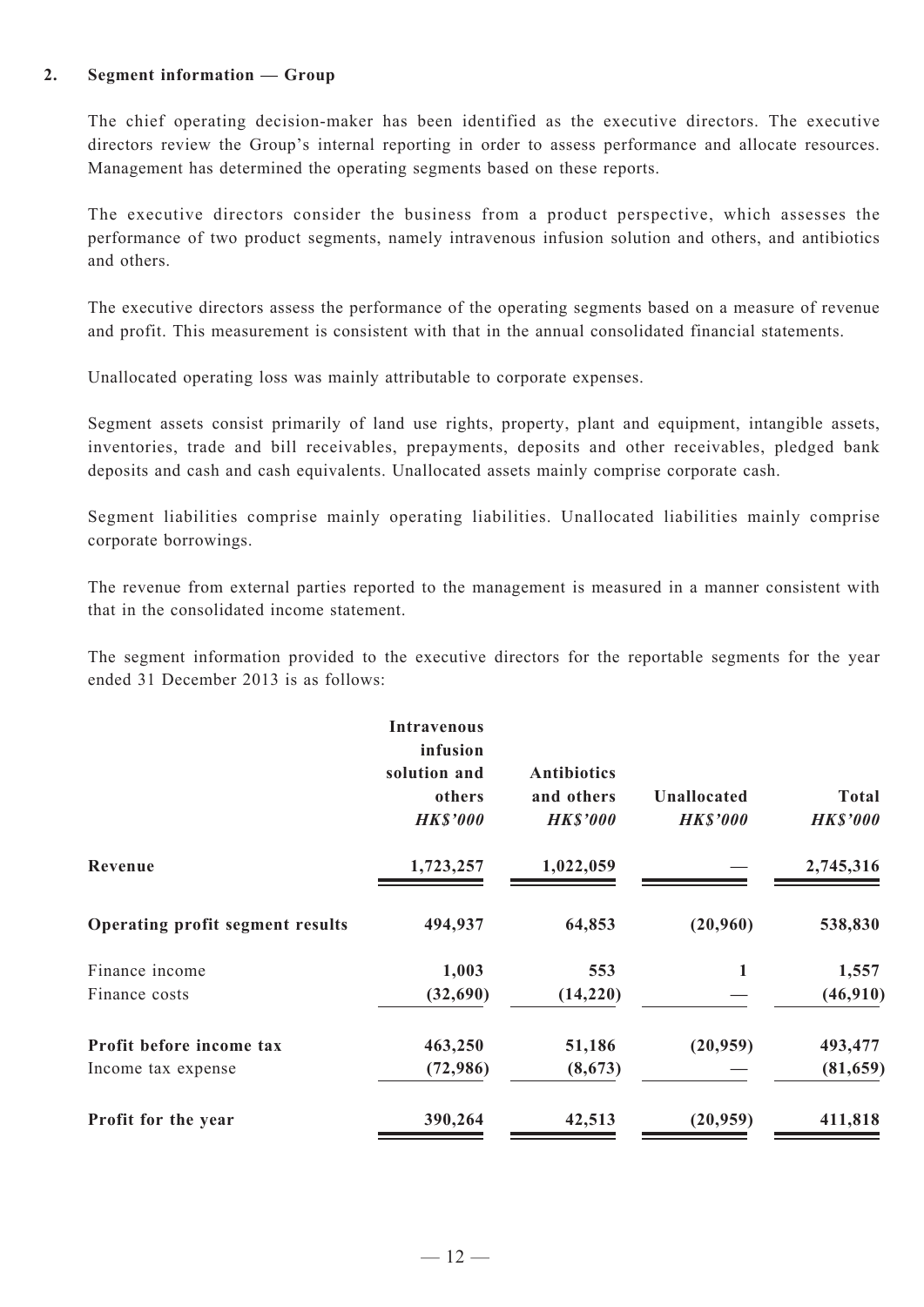Other segment items included in the consolidated income statement for the year ended 31 December 2013 are as follows:

|                                                                      | <b>Intravenous</b><br>infusion<br>solution and<br>others<br><b>HK\$'000</b> | <b>Antibiotics</b><br>and others<br><b>HK\$'000</b> | <b>Unallocated</b><br><b>HK\$'000</b> | <b>Total</b><br><b>HK\$'000</b> |
|----------------------------------------------------------------------|-----------------------------------------------------------------------------|-----------------------------------------------------|---------------------------------------|---------------------------------|
| Amortisation of land use rights<br>Depreciation of property, plant   | 3,343                                                                       | 3,995                                               |                                       | 7,338                           |
| and equipment                                                        | 109,543                                                                     | 23,952                                              | 364                                   | 133,859                         |
| Amortisation of intangible assets                                    | 2,485                                                                       | 1,622                                               |                                       | 4,107                           |
| Provision for write-down of<br>inventories                           |                                                                             | 2,310                                               |                                       | 2,310                           |
| Provision/(write-back of provision)<br>for impairment of receivables | 687                                                                         | (2,561)                                             |                                       | (1, 874)                        |

The segment information provided to the executive directors for the reportable segments for the year ended 31 December 2012 is as follows:

|                                         | Intravenous<br>infusion<br>solution and<br>others<br>HK\$'000 | Antibiotics<br>and others<br>HK\$'000 | Unallocated<br>HK\$'000 | Total<br>HK\$'000 |
|-----------------------------------------|---------------------------------------------------------------|---------------------------------------|-------------------------|-------------------|
| Revenue                                 | 1,418,174                                                     | 1,012,510                             |                         | 2,430,684         |
| <b>Operating profit segment results</b> | 346,711                                                       | 61,160                                | (35,655)                | 372,216           |
| Finance income                          | 692                                                           | 296                                   | 254                     | 1,242             |
| Finance costs                           | (24, 388)                                                     | (11,251)                              | (1,315)                 | (36, 954)         |
| Profit before income tax                | 323,015                                                       | 50,205                                | (36,716)                | 336,504           |
| Income tax expense                      | (49, 148)                                                     | (6,365)                               |                         | (55, 513)         |
| Profit for the year                     | 273,867                                                       | 43,840                                | (36, 716)               | 280,991           |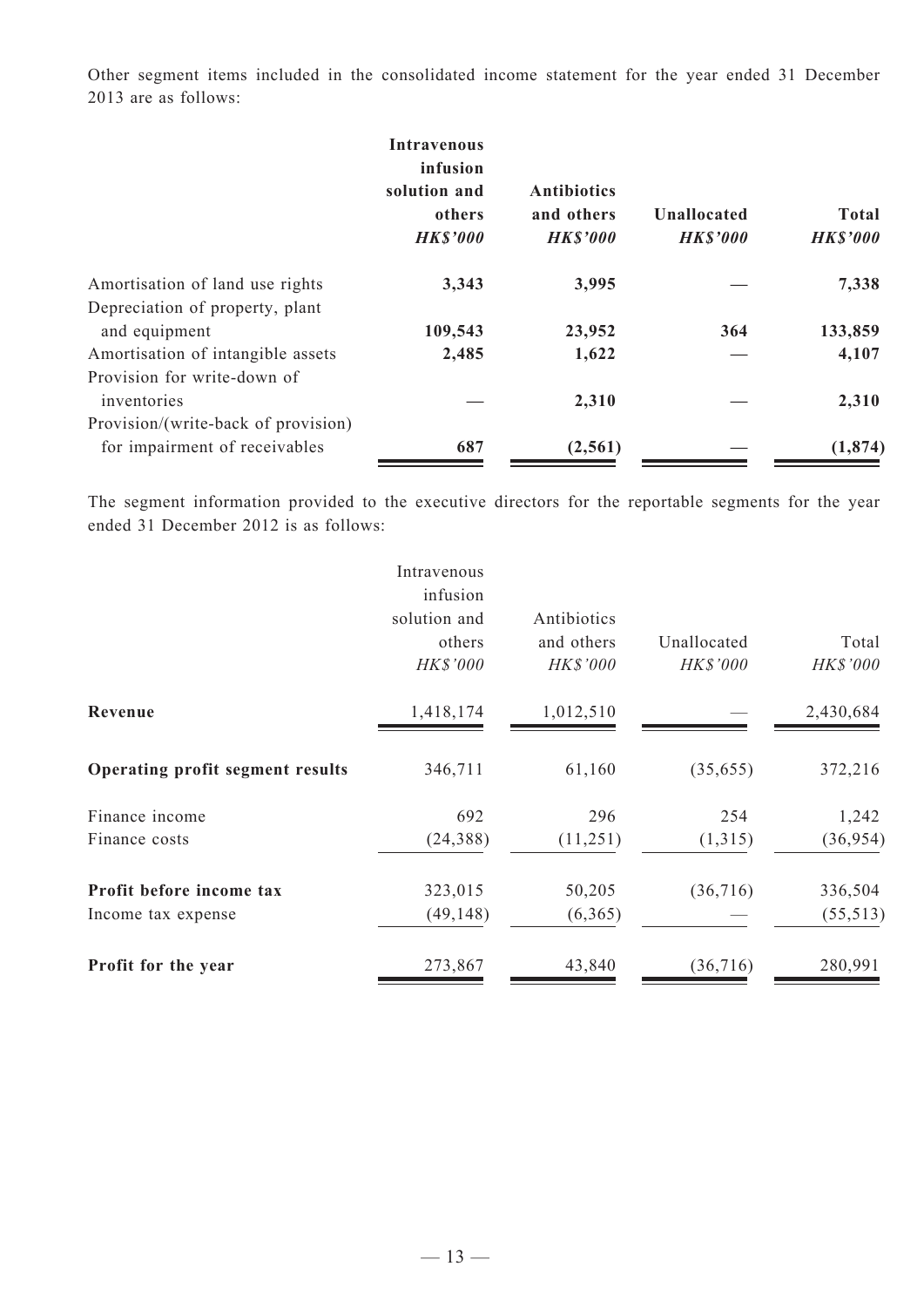Other segment items included in the consolidated income statement for the year ended 31 December 2012 are as follows:

|                                   | Intravenous<br>infusion            |                                              |                                |                   |
|-----------------------------------|------------------------------------|----------------------------------------------|--------------------------------|-------------------|
|                                   | solution and<br>others<br>HK\$'000 | Antibiotics<br>and others<br><b>HK\$'000</b> | Unallocated<br><b>HK\$'000</b> | Total<br>HK\$'000 |
| Amortisation of land use rights   | 1,886                              | 3,931                                        |                                | 5,817             |
| Depreciation of property, plant   |                                    |                                              |                                |                   |
| and equipment                     | 104,049                            | 29,390                                       | 327                            | 133,766           |
| Amortisation of intangible assets | 10,398                             | 1,561                                        |                                | 11,959            |
| Provision for write-down of       |                                    |                                              |                                |                   |
| inventories                       |                                    | 36                                           |                                | 36                |
| Provision for impairment of       |                                    |                                              |                                |                   |
| receivables                       | 477                                | 14,728                                       |                                | 15,205            |

The segment assets and liabilities at 31 December 2013 are as follows:

|                                        | <b>Intravenous</b><br>infusion<br>solution and<br>others<br><b>HK\$'000</b> | <b>Antibiotics</b><br>and others<br><b>HK\$'000</b> | Unallocated<br><b>HK\$'000</b> | <b>Total</b><br><b>HK\$'000</b> |
|----------------------------------------|-----------------------------------------------------------------------------|-----------------------------------------------------|--------------------------------|---------------------------------|
| <b>Total assets</b>                    | 3,654,107                                                                   | 1,427,048                                           | 2,753                          | 5,083,908                       |
| <b>Total liabilities</b>               | 1,740,963                                                                   | 474,576                                             | 1,473                          | 2,217,012                       |
| <b>Additions to non-current assets</b> | 848,287                                                                     | 205,263                                             |                                | 1,053,550                       |

The segment assets and liabilities at 31 December 2012 are as follows:

|                                        | Intravenous<br>infusion            |                                       |                         |                   |
|----------------------------------------|------------------------------------|---------------------------------------|-------------------------|-------------------|
|                                        | solution and<br>others<br>HK\$'000 | Antibiotics<br>and others<br>HK\$'000 | Unallocated<br>HK\$'000 | Total<br>HK\$'000 |
| <b>Total assets</b>                    | 2,606,370                          | 1,381,777                             | 3,291                   | 3,991,438         |
| <b>Total liabilities</b>               | 1,073,860                          | 428,482                               |                         | 1,502,342         |
| <b>Additions to non-current assets</b> | 348,788                            | 12,423                                | 113                     | 361,324           |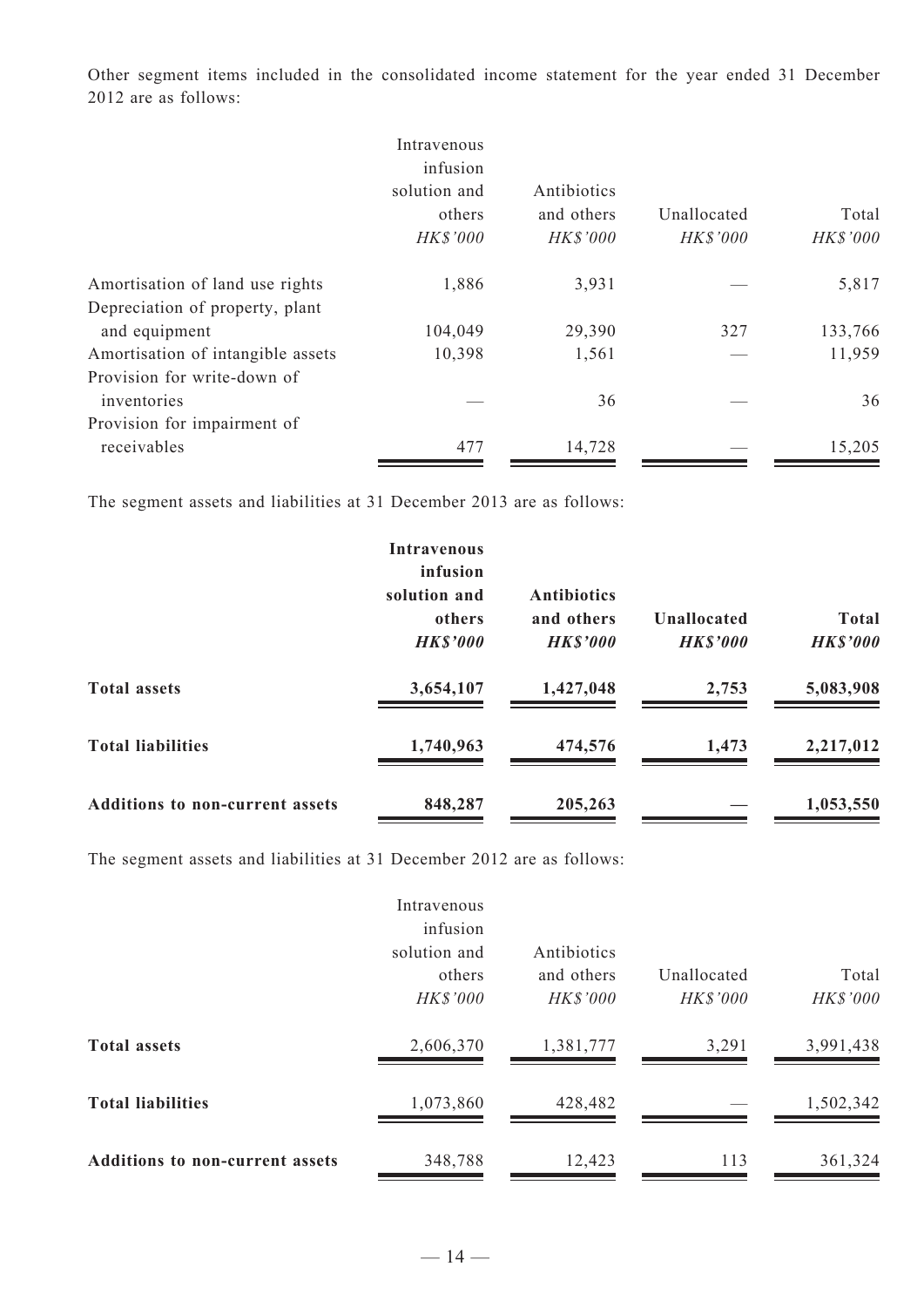The total of non-current assets were as follows:

|                                                         | 2013            | 2012            |
|---------------------------------------------------------|-----------------|-----------------|
|                                                         | <b>HK\$'000</b> | <b>HK\$'000</b> |
| Total non-current assets other than deferred tax assets |                 |                 |
| — Mainland China                                        | 3,147,228       | 2,179,591       |
| — Hong Kong                                             | 634             | 997             |
| Deferred tax assets                                     | 25,050          | 21,175          |
| Total non-current assets                                | 3,172,912       | 2,201,763       |

The executive directors have also determined that no geographical segment information is presented as over 95% of the Group's sales and operating profits are derived within the PRC and over 95% operating assets of the Group are located in the PRC, which is considered as one geographic location with similar risks and returns.

#### **3. Revenue — Group**

The Group is principally engaged in the manufacturing and sale of pharmaceutical products.

Revenue recognised is as follows:

|                                          | 2013            | 2012      |
|------------------------------------------|-----------------|-----------|
|                                          | <b>HK\$'000</b> | HK\$'000  |
| Revenue:                                 |                 |           |
| — Sales of pharmaceutical products       | 2,734,953       | 2,410,631 |
| - Sales of raw materials and by products | 2,523           | 5,847     |
| - Processing income                      | 5,353           | 9,334     |
| — Rental income                          | 2,487           | 4,872     |
|                                          | 2,745,316       | 2,430,684 |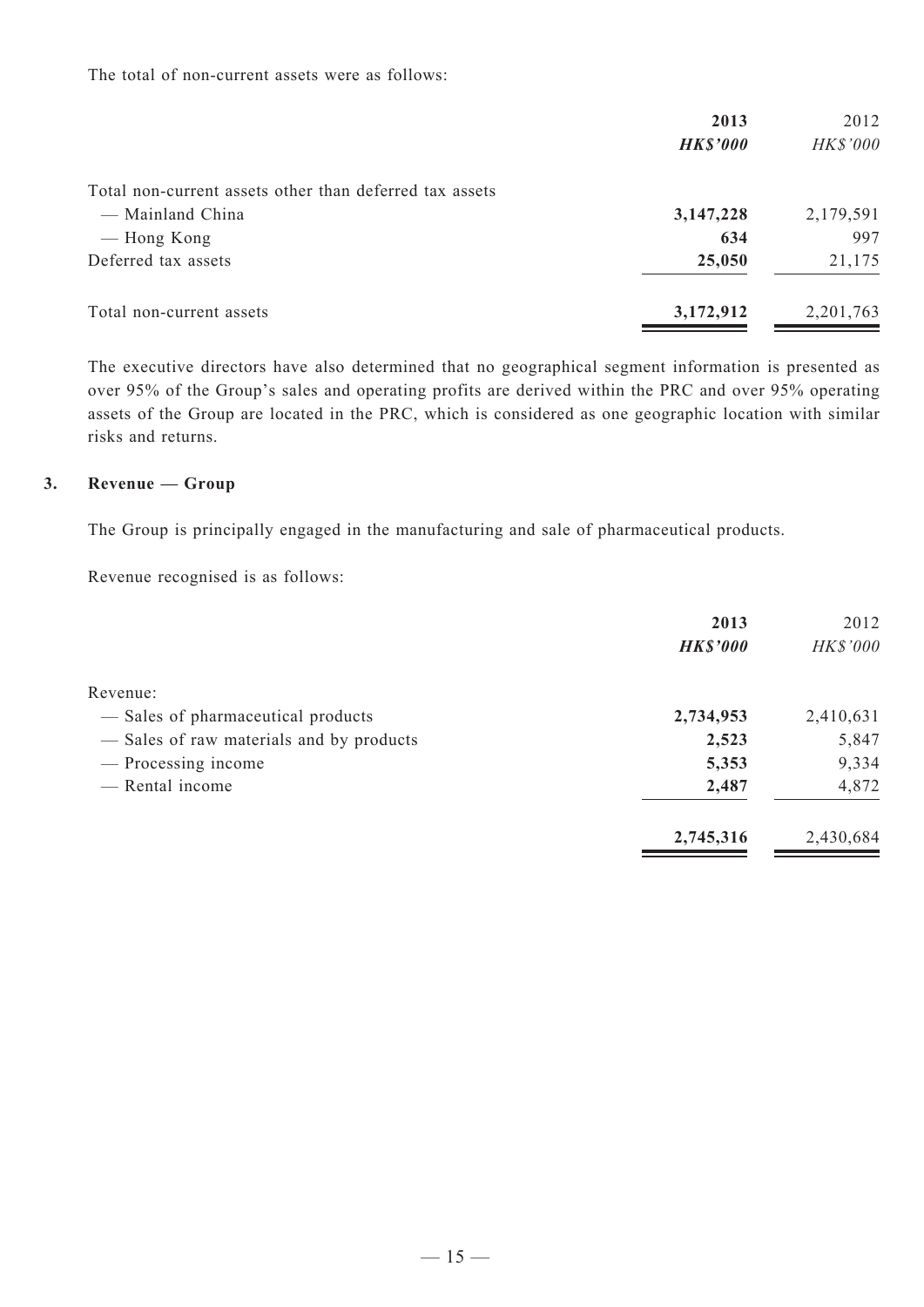#### **4. Finance income and costs — Group**

|                                                                                | 2013<br><b>HK\$'000</b> | 2012<br><b>HK\$'000</b> |
|--------------------------------------------------------------------------------|-------------------------|-------------------------|
| Finance income — Interest income on bank deposits                              | 1,557                   | 1,242                   |
| Finance costs<br>— Interest expense of bank borrowings wholly repayable within |                         |                         |
| five years                                                                     | 50,680                  | 32,890                  |
| — Discount of bills receivable                                                 | 2,941                   | 1,248                   |
| — Net exchange $(gain)/loss$                                                   | (6,711)                 | 2,816                   |
|                                                                                | 46,910                  | 36,954                  |

#### **5. Income tax expense — Group**

The Company is incorporated in Cayman Islands as an exempted company and, accordingly, is exempted from payment of Cayman Islands income tax.

The Group had no assessable profits in Hong Kong and, accordingly, no Hong Kong profits tax was provided.

All subsidiaries of the Company established and operate in PRC are subject to the Mainland China Corporate Income Tax ("CIT") at an applicable rate of 25%.

Xi'an Lijun Pharmaceutical Co., Ltd. and Shijiazhuang No. 4 Pharmaceutical Co., Ltd. have been recognised as High and New Technology Enterprises in 2012. According to the tax incentives rules of the CIT Law of the People's Republic of China (the "CIT Law") for High and New Technology Enterprises, these companies are subject to a reduced corporate income tax rate of 15% for three years.

According to the PRC CIT Law, the profits of the PRC subsidiaries of the Group derived since 1 January 2008 will be subject to withholding tax at a rate of 5% upon the distribution of such profits to foreign investors in Hong Kong. Deferred income tax liabilities have been provided for in this regard based on the expected dividends to be distributed from the Group's PRC subsidiaries in the foreseeable future in respect of the profits generated since 1 January 2008.

The amounts of taxation charged to the consolidated income statement:

|                                                                   | 2013<br><b>HK\$'000</b> | 2012<br>HK\$'000  |
|-------------------------------------------------------------------|-------------------------|-------------------|
| Current income taxation — Mainland China CIT<br>Deferred taxation | 82,769<br>(1,110)       | 56,725<br>(1,212) |
|                                                                   | 81,659                  | 55,513            |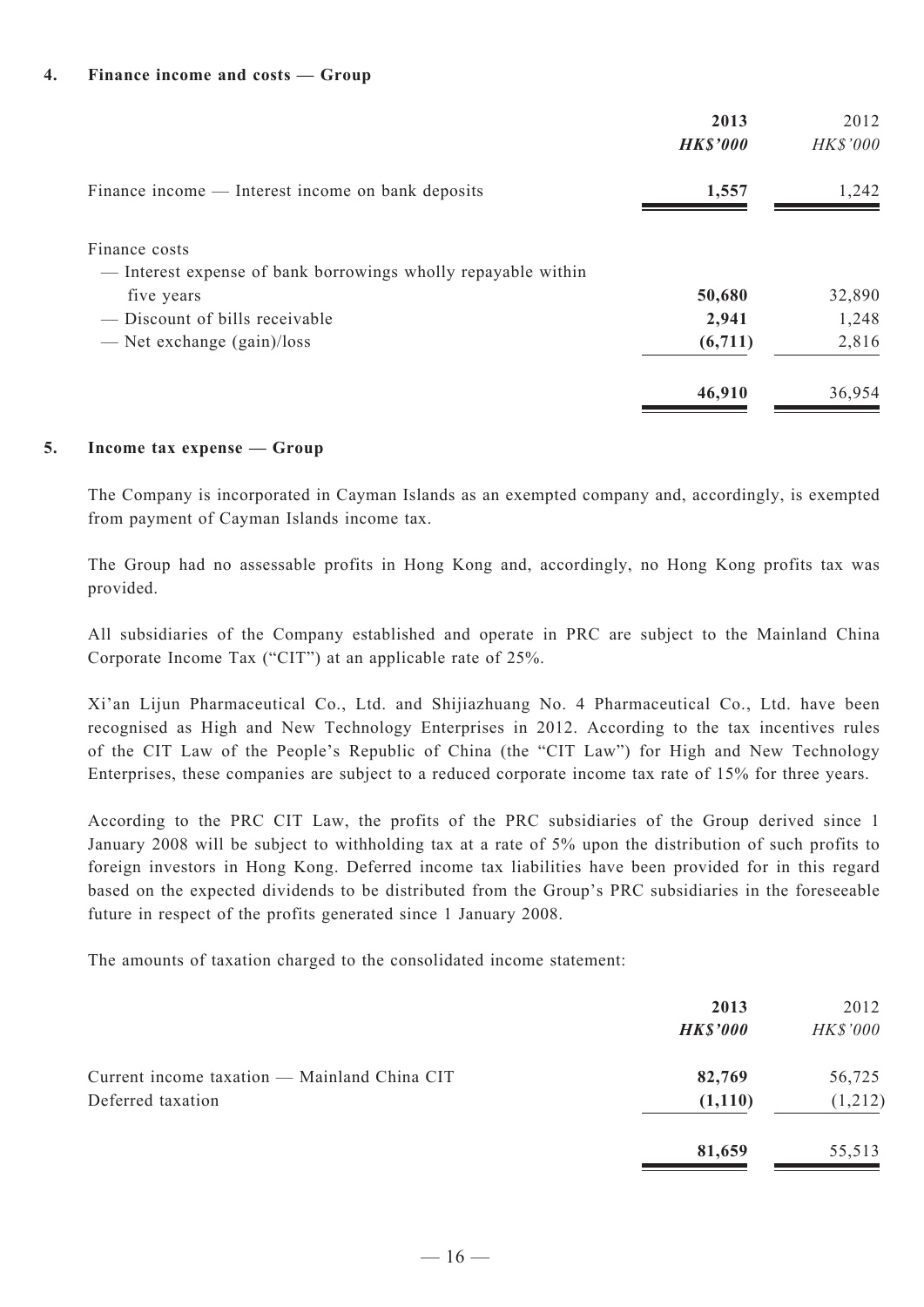The taxation on the Group's profit before taxation differs from the theoretical amount that would arise using the applicable tax rates as follows:

|                                                                   | 2013            | 2012            |
|-------------------------------------------------------------------|-----------------|-----------------|
|                                                                   | <b>HK\$'000</b> | <b>HK\$'000</b> |
| Profit before income tax                                          | 493,477         | 336,504         |
| Tax calculated at the tax rates applicable to the group companies | 74,462          | 50,476          |
| Tax losses for which no deferred tax assets were recognised       | 5,445           | 6,058           |
| Tax exemption and reduction                                       | (2,735)         | (1,481)         |
| Expenses not deductible                                           | 1,557           | 460             |
| Withholding tax charge related to dividends                       | 2,930           |                 |
| Tax expense                                                       | 81,659          | 55,513          |
| Effective tax rate                                                | 16.5%           | $16.5\%$        |

## **6. Earnings per share — Group**

#### *(a) Basic*

Basic earnings per share are calculated by dividing the profit attributable to equity holders of the Company by the weighted average number of ordinary shares in issue during the year.

|                                                      | 2013            | 2012            |
|------------------------------------------------------|-----------------|-----------------|
|                                                      | <b>HK\$'000</b> | <b>HK\$'000</b> |
| Profit attributable to equity holders of the Company | 411,814         | 281,003         |
| Weighted average number of ordinary shares in issue  |                 |                 |
| (thousands)                                          | 2,929,925       | 2,931,521       |
| Basic earnings per share (HK\$ per share)            | 0.1406          | 0.0959          |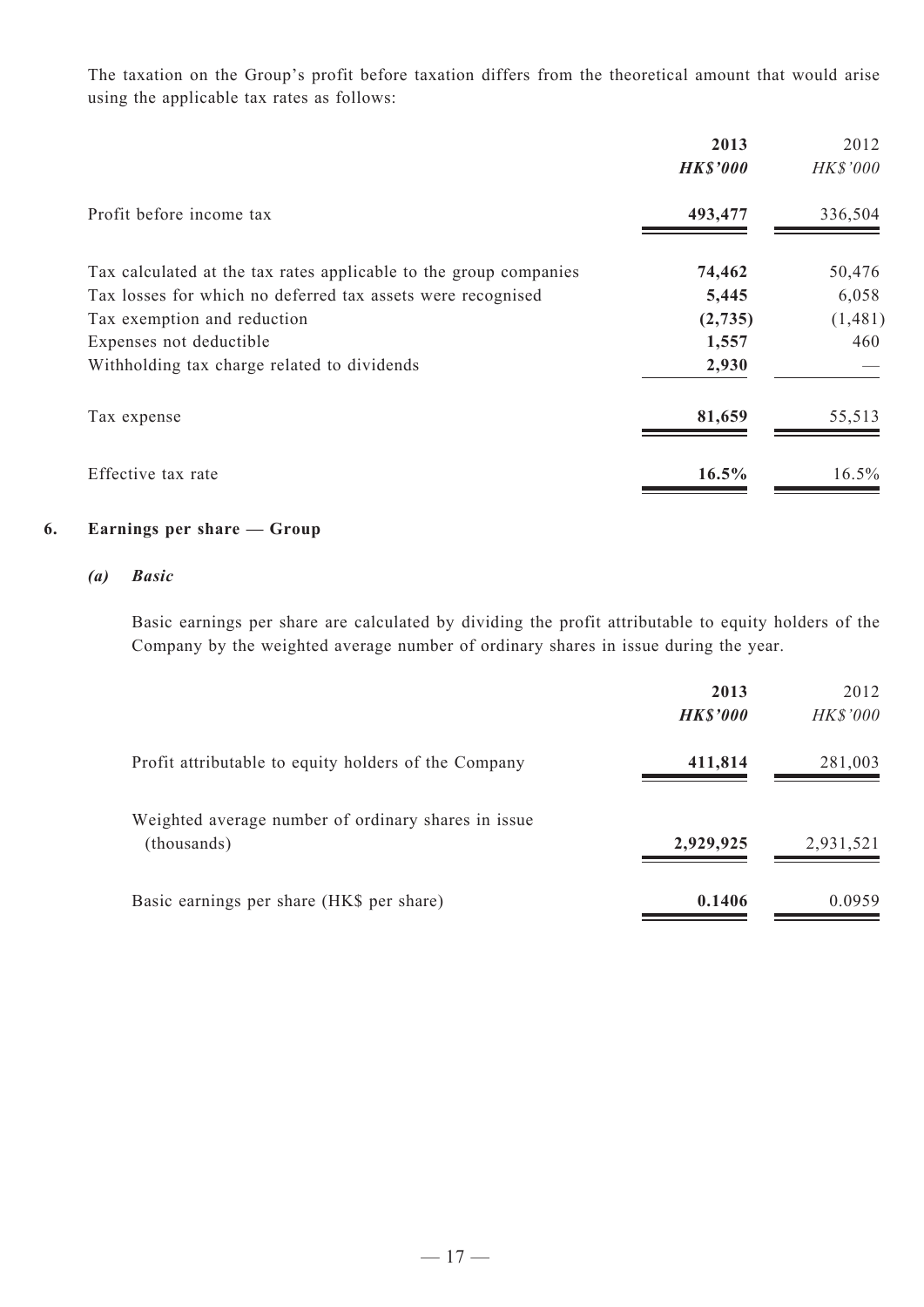#### *(b) Diluted*

Diluted earnings per share is calculated by adjusting the weighted average number of ordinary shares outstanding to assume conversion of all dilutive potential ordinary shares. The dilutive potential ordinary shares of the Company are share options. For the share options, a calculation is done to determine the number of shares that could have been acquired at fair value (determined as the average annual market share price of the Company's shares) based on the monetary value of the subscription rights attached to outstanding share options. The number of shares calculated as above is compared with the number of shares that would have been issued assuming the exercise of the share options.

|                                                                                                                                      | 2013<br><b>HK\$'000</b> | 2012<br>HK\$'000        |
|--------------------------------------------------------------------------------------------------------------------------------------|-------------------------|-------------------------|
| Profit attributable to equity holders of the Company                                                                                 | 411,814                 | 281,003                 |
| Weighted average number of ordinary shares for diluted<br>earnings per share (thousands)<br>Adjustment for share options (thousands) | 2,929,925<br>11,739     | 2,931,521<br>1,749      |
| Weighted average number of ordinary shares for diluted<br>earnings per share (thousands)                                             | 2,941,664               | 2,933,270               |
| Diluted earnings per share (HK\$ per share)                                                                                          | 0.1400                  | 0.0958                  |
| 7.<br><b>Dividends</b>                                                                                                               |                         |                         |
|                                                                                                                                      | 2013<br><b>HK\$'000</b> | 2012<br><b>HK\$'000</b> |
| Interim dividend of HK\$0.02 (2012: HK\$0.02) per ordinary share                                                                     | 58,599                  | 48,832                  |
| Proposed final dividend of HK\$0.02 (2012: HK\$0.02) per ordinary<br>share                                                           | 58,599                  | 58,599                  |
|                                                                                                                                      | 117,198                 | 107,431                 |

The proposed final dividend in respect of the year ended 31 December 2013 of HK\$0.02 (2012: HK\$0.02) per ordinary share, amounting to a total dividend of HK\$58,599,000 calculated based on the 2,929,925,000 outstanding ordinary shares (2012: 2,929,925,000 ordinary shares), is subject to the approval in the forthcoming Annual General Meeting of the Company. The proposed dividend has not been reflected as a dividend payable in these consolidated financial statements, but will be reflected as an appropriation of retained earnings for the year ending 31 December 2014.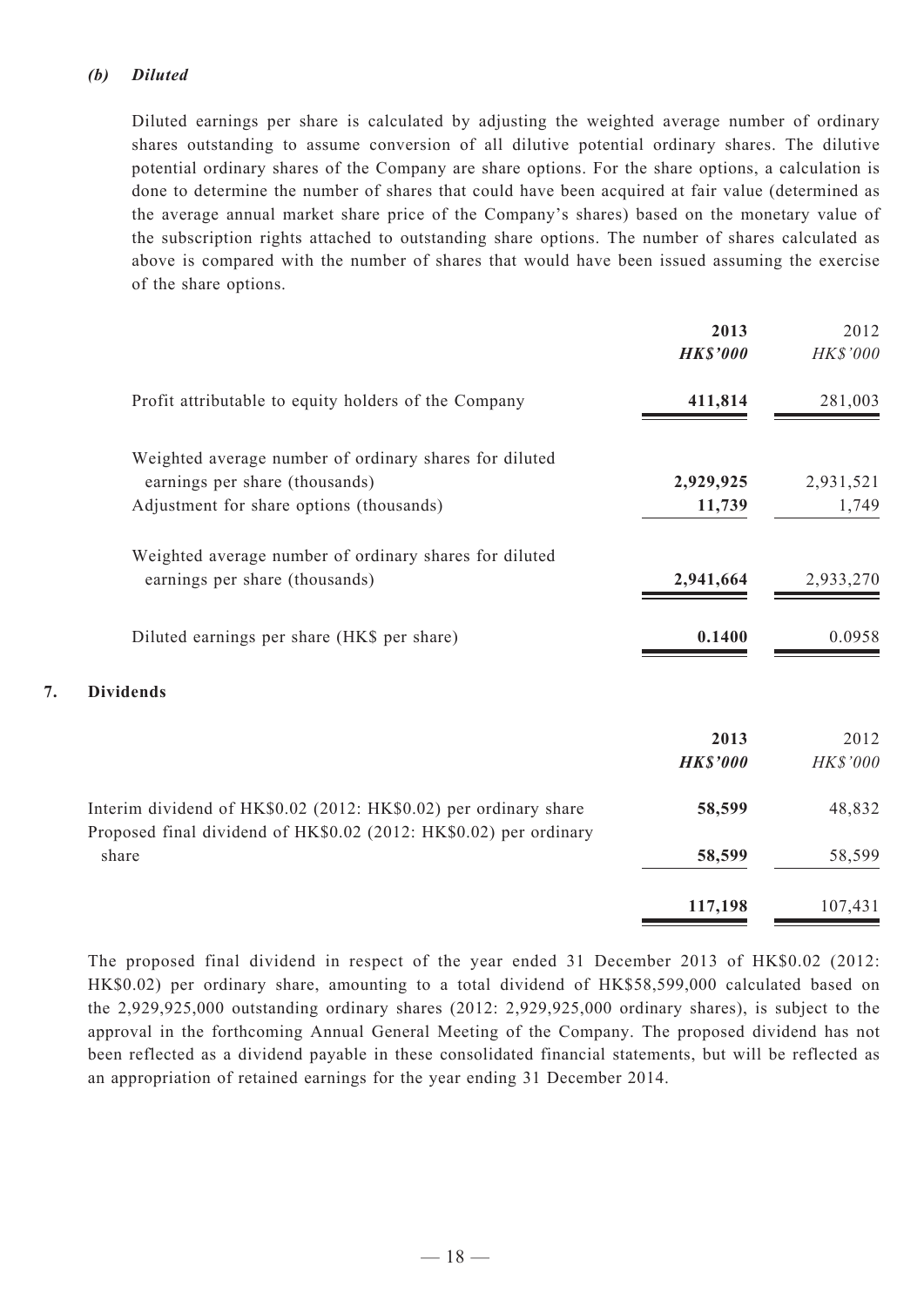#### **8. Trade and bills receivables — Group**

|                                | 2013<br><b>HK\$'000</b> | 2012<br><b>HK\$'000</b> |
|--------------------------------|-------------------------|-------------------------|
| Trade receivables              | 646,685                 | 519,994                 |
| Bills receivable               | 320,107                 | 341,991                 |
| Less: Provision for impairment | (32,599)                | (35, 042)               |
|                                | 934,193                 | 826,943                 |

The fair values of trade and bills receivables approximate their carrying amounts.

The Group generally requires its customers to settle sales invoices within 3 months. Ageing analysis of trade and bills receivables based on revenue recognition date is as follows:

|                   | 2013            | 2012     |
|-------------------|-----------------|----------|
|                   | <b>HK\$'000</b> | HK\$'000 |
| Within 3 months   | 776,761         | 706,580  |
| 4 to 6 months     | 77,251          | 44,815   |
| 7 to 12 months    | 51,176          | 26,274   |
| 1 to 2 years      | 29,557          | 65,333   |
| 2 to 3 years      | 22,477          | 9,474    |
| More than 3 years | 9,570           | 9,509    |
|                   | 966,792         | 861,985  |

As at 31 December 2013, trade receivables of HK\$128,427,000 (2012: HK\$71,089,000) were past due but not impaired. These relate to a number of independent customers for whom there is no significant financial difficulty and based on past experience, the overdue amounts can be recovered. The ageing analysis of these trade receivables is as follows:

|                | 2013<br><b>HK\$'000</b> | 2012<br>HK\$'000 |
|----------------|-------------------------|------------------|
| 4 to 6 months  | 77,251                  | 44,815           |
| 7 to 12 months | 51,176                  | 26,274           |
|                | 128,427                 | 71,089           |

As at 31 December 2013, impaired trade receivables amounting to approximately HK\$61,604,000 (31 December 2012: HK\$84,316,000) were assessed for impairment and a provision of HK\$32,599,000 (31 December 2012: HK\$35,042,000) for impaired receivables was recorded, covering individually impaired receivables and groups of receivables subject to collective review. Those individually impaired receivables mainly relate to customers in unexpected difficult economic situations and items aged over one year.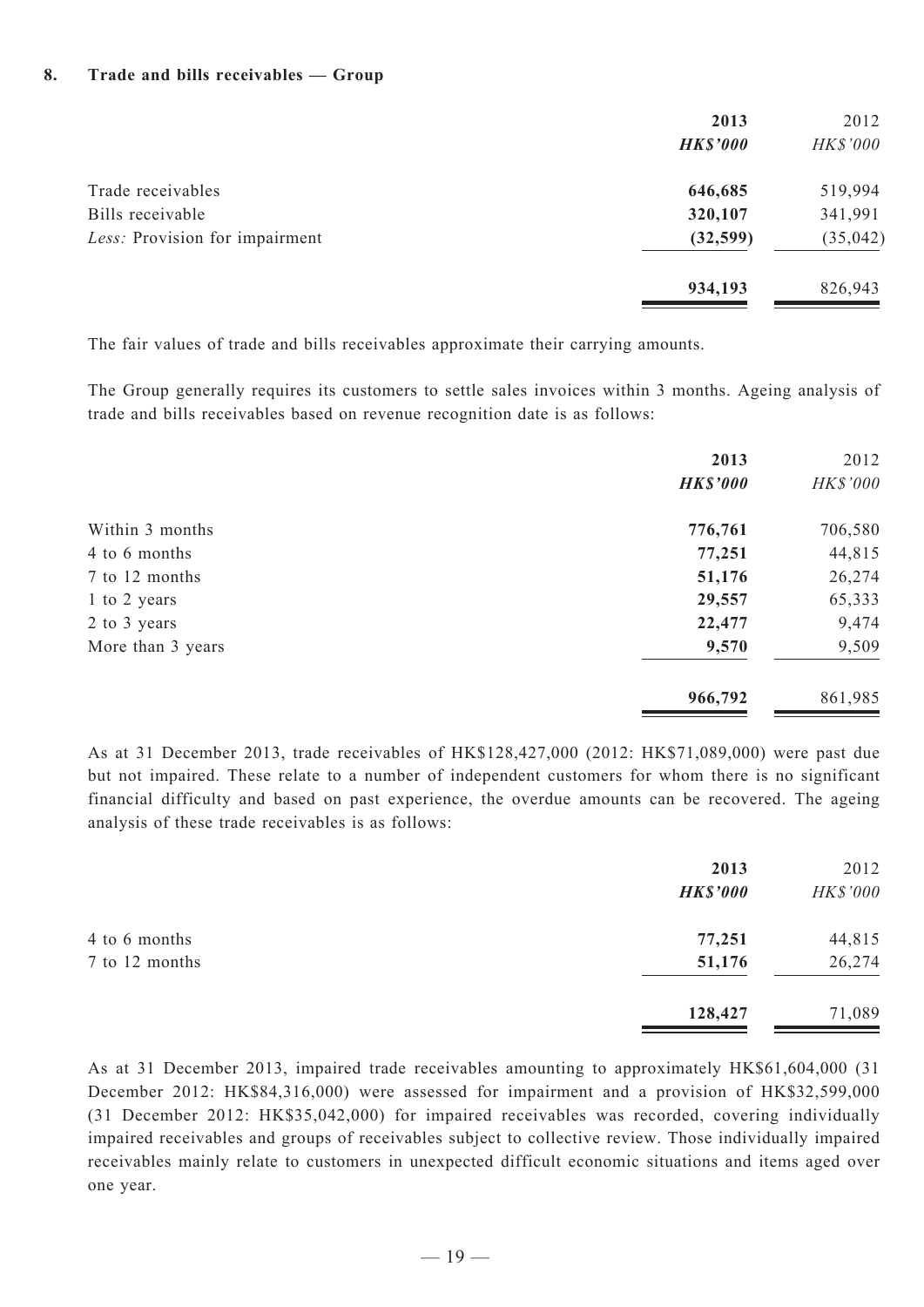The ageing of individually impaired receivables and an estimate of expected recovery are as follows:

|                           | 2013            | 2012      |
|---------------------------|-----------------|-----------|
|                           | <b>HK\$'000</b> | HK\$'000  |
| 1 to 2 years              | 29,557          | 65,333    |
| 2 to 3 years              | 22,477          | 9,474     |
| More than 3 years         | 9,570           | 9,509     |
|                           | 61,604          | 84,316    |
| Less: Expected recovery   | (29,005)        | (49, 274) |
| Impairment provision made | 32,599          | 35,042    |

The expected recovery was assessed, based on the collateral or other credit enhancement held by the Group, repayment progress, and available information on subsequent repayment.

Movements of provision for impairment of trade receivables are as follows:

|                                                                      | 2013            | 2012     |
|----------------------------------------------------------------------|-----------------|----------|
|                                                                      | <b>HK\$'000</b> | HK\$'000 |
| Beginning of the year                                                | 35,042          | 20,345   |
| (Reverse of provision)/provision for impairment of trade receivables | (3,486)         | 14,702   |
| Currency translation differences                                     | 1,043           | (5)      |
| End of the year                                                      | 32,599          | 35,042   |

The creation and release of provision for impaired receivables have been included in general and administrative expenses. Amounts charged to the provision account are generally written off when there is no expectation of recovering additional cash.

The Group's trade and bills receivables were denominated in the following currencies:

|            | 2013<br><b>HK\$'000</b> | 2012<br>HK\$'000 |
|------------|-------------------------|------------------|
| <b>RMB</b> | 949,326                 | 842,316          |
| <b>USD</b> | 17,466                  | 19,669           |
|            | 966,792                 | 861,985          |

The maximum exposure to credit risk at the reporting date is the fair value of the receivables mentioned above. The Group does not hold any collateral as security.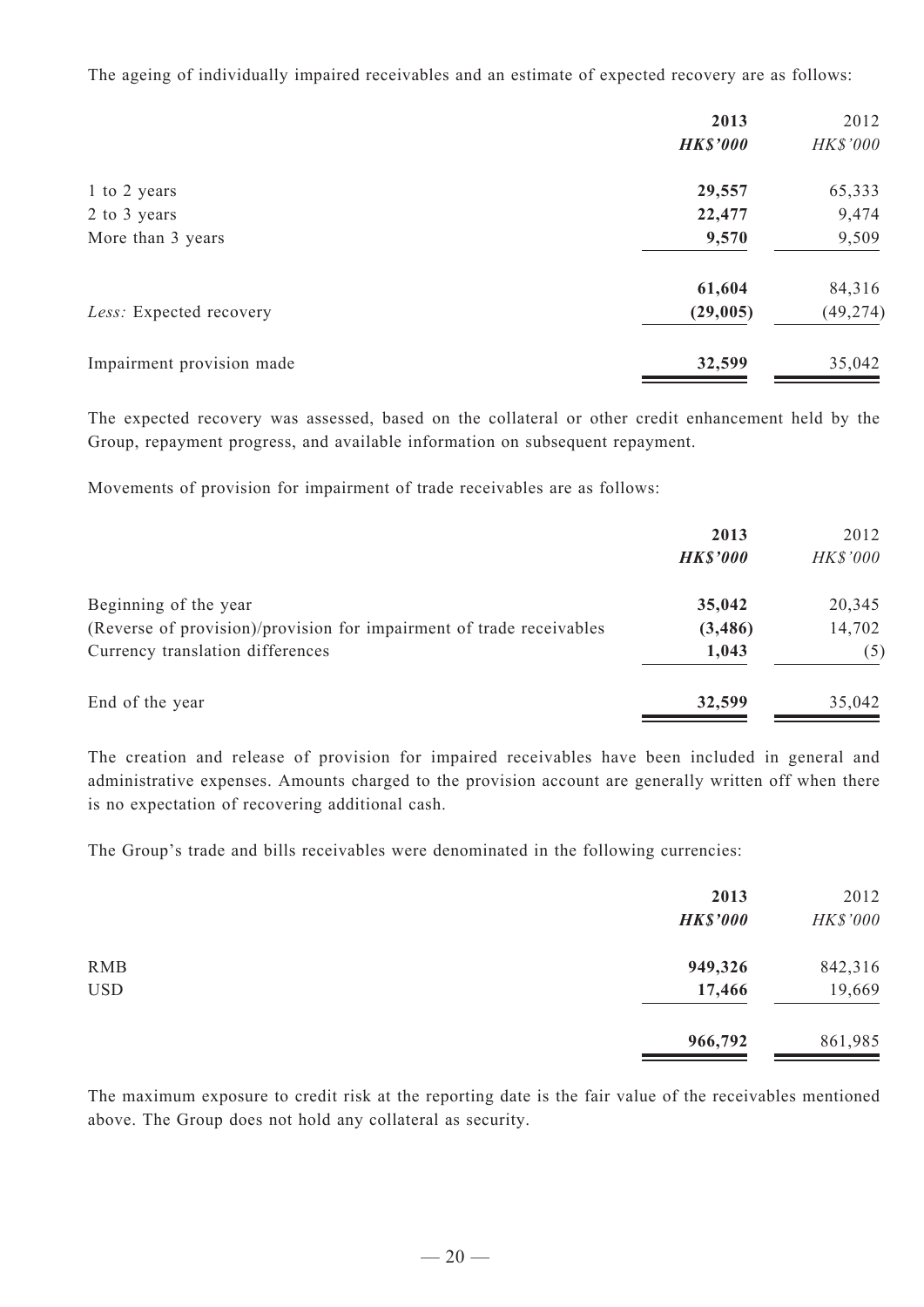#### **9. Trade and bills payables — Group**

|                                 | 2013<br><b>HK\$'000</b> | 2012<br>HK\$'000 |
|---------------------------------|-------------------------|------------------|
| Trade payables<br>Bills payable | 354,114<br>136,347      | 250,575          |
|                                 | 490,461                 | 250,575          |

Credit terms for trade and bills payables range from 90 to 180 days. The ageing analysis of the trade and bills payables is as follows:

|                   | 2013<br><b>HK\$'000</b> | 2012<br><b>HK\$'000</b> |
|-------------------|-------------------------|-------------------------|
| Within 3 months   | 384,934                 | 190,380                 |
| 4 to 6 months     | 72,974                  | 31,166                  |
| 7 to 12 months    | 25,464                  | 19,163                  |
| 1 to 3 years      | 4,996                   | 8,440                   |
| More than 3 years | 2,093                   | 1,426                   |
|                   | 490,461                 | 250,575                 |

The Group's trade and bills payables were all denominated in RMB.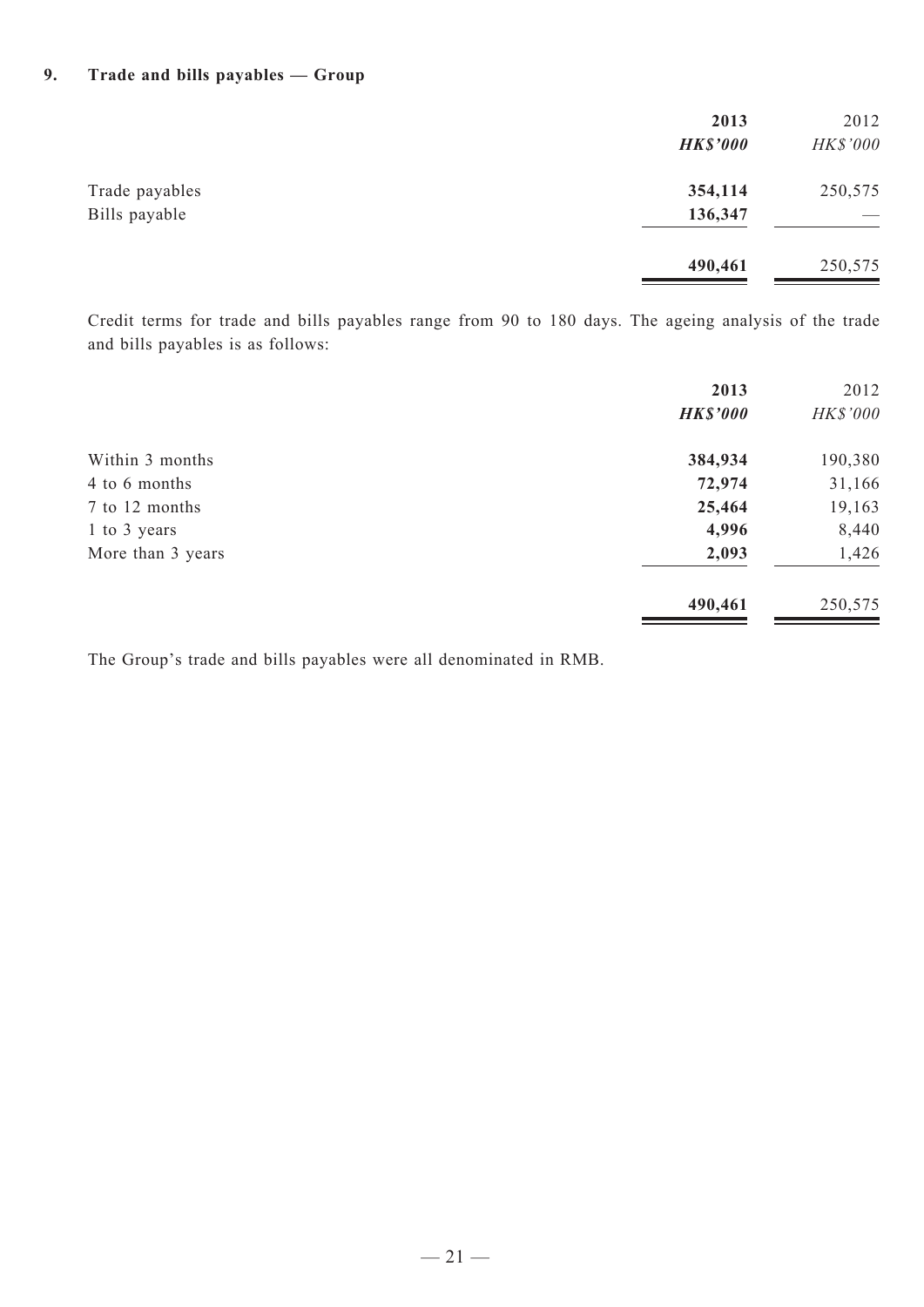|                                                                  | 2013            | 2012      |
|------------------------------------------------------------------|-----------------|-----------|
|                                                                  | <b>HK\$'000</b> | HK\$'000  |
| Raw materials and consumables used                               | 1,127,256       | 974,836   |
| Changes in inventories of finished goods and work in progress    | (60, 226)       | (31, 428) |
| Staff costs                                                      |                 |           |
| - Wages and salaries                                             | 258,057         | 245,118   |
| - Pension costs                                                  | 48,543          | 36,057    |
| - Welfare expenses                                               | 49,279          | 41,827    |
| - Share-based compensation                                       |                 | 15,530    |
| Sales commission                                                 | 143,069         | 114,298   |
| Utility expenses                                                 | 140,465         | 158,218   |
| Advertising expenses                                             | 71,383          | 64,327    |
| Travelling, meeting and entertainment expenses                   | 60,411          | 53,228    |
| Operating leases rental expenses                                 | 13,303          | 9,393     |
| Depreciation of property, plant and equipment                    | 133,859         | 133,766   |
| Write-down of inventories to net realisable value                | 2,310           | 36        |
| (Write-back of provision)/Provision for impairment of trade      |                 |           |
| receivables                                                      | (3, 486)        | 14,702    |
| Provision for impairment of other receivables                    | 1,612           | 503       |
| Amortisation of land use rights                                  | 7,338           | 5,817     |
| Amortisation of intangible assets                                | 4,107           | 11,959    |
| Auditors' remuneration                                           |                 |           |
| - Audit services                                                 | 3,381           | 3,600     |
| - Non-audit services                                             | 44              | 22        |
| Transportation expenses                                          | 160,302         | 118,825   |
| Business taxes, surcharges and other tax expenses                | 44,634          | 30,644    |
| Others                                                           | 96,583          | 97,311    |
| Total cost of sales, selling and marketing costs and general and |                 |           |
| administrative expenses                                          | 2,302,224       | 2,098,589 |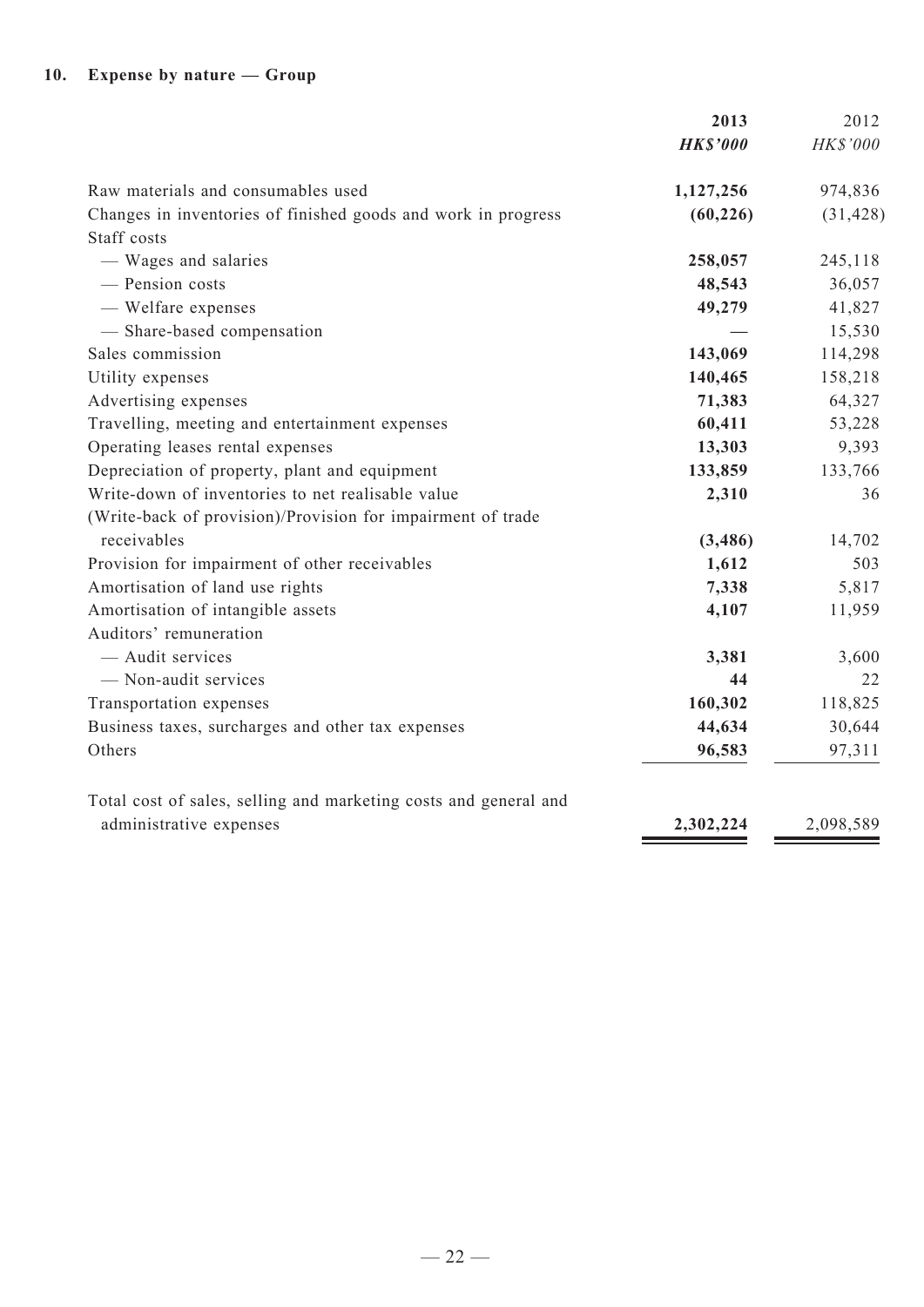# **LIQUIDITY AND FINANCIAL RESOURCES**

The Group primarily finances its working capital and other capital requirements by net cash generated from operating activities and resorts to external financing including both long-term and short-term bank borrowings from time to time in case the operating cash flow is insufficient to meet the capital requirements.

As at 31 December 2013, the cash and cash equivalents aggregated to HK\$336,928,000 (2012: HK\$411,783,000), comprising HK\$247,913,000 (2012: HK\$409,692,000) of cash and cash equivalents denominated in Renminbi ("RMB"), HK\$86,060,000 (2012: HK\$1,128,000) in Hong Kong dollars and HK\$2,955,000 (2012: HK\$963,000) in other currencies.

The carrying amounts of the borrowings amounting to HK\$1,187,793,000 (2012: HK\$828,508,000) as at 31 December 2013, comprising HK\$896,494,000 (2012: HK\$616,637,000) of borrowings denominated in RMB, HK\$162,920,000 (2012: HK\$88,142,000) in Hong Kong dollars and HK\$128,379,000 (2012: HK\$123,729,000) in other currencies.

Gearing ratio (defined as bank borrowings less cash and cash equivalents divided by total capital) increased from 14.4% as at 31 December 2012 to 22.9% as at 31 December 2013.

Current ratio (defined as current assets divided by current liabilities) decreased from 1.55 as at 31 December 2012 to 1.11 as at 31 December 2013.

# **FOREIGN EXCHANGE RISK**

Majority of the Group's businesses are operated in the PRC and are denominated in RMB and Hong Kong dollars. The Group is of the opinion that its exposure to foreign exchange rate risk is limited. Hence, no financial instrument for hedging was employed. The Group is closely monitoring the financial market and would consider appropriate measures if required.

# **PLEDGE OF ASSETS**

As at 31 December 2013, the net book amount of the Group's land use right of HK\$72,647,000 (2012: HK\$48,724,000) and the net book amount of the Group's buildings, plant and machineries of HK\$418,769,000 (2012: HK\$249,166,000) were pledged as collateral for the Group's bank borrowings.

# **CONTINGENT LIABILITIES**

As at 31 December 2013, the Group did not have any significant contingent liabilities.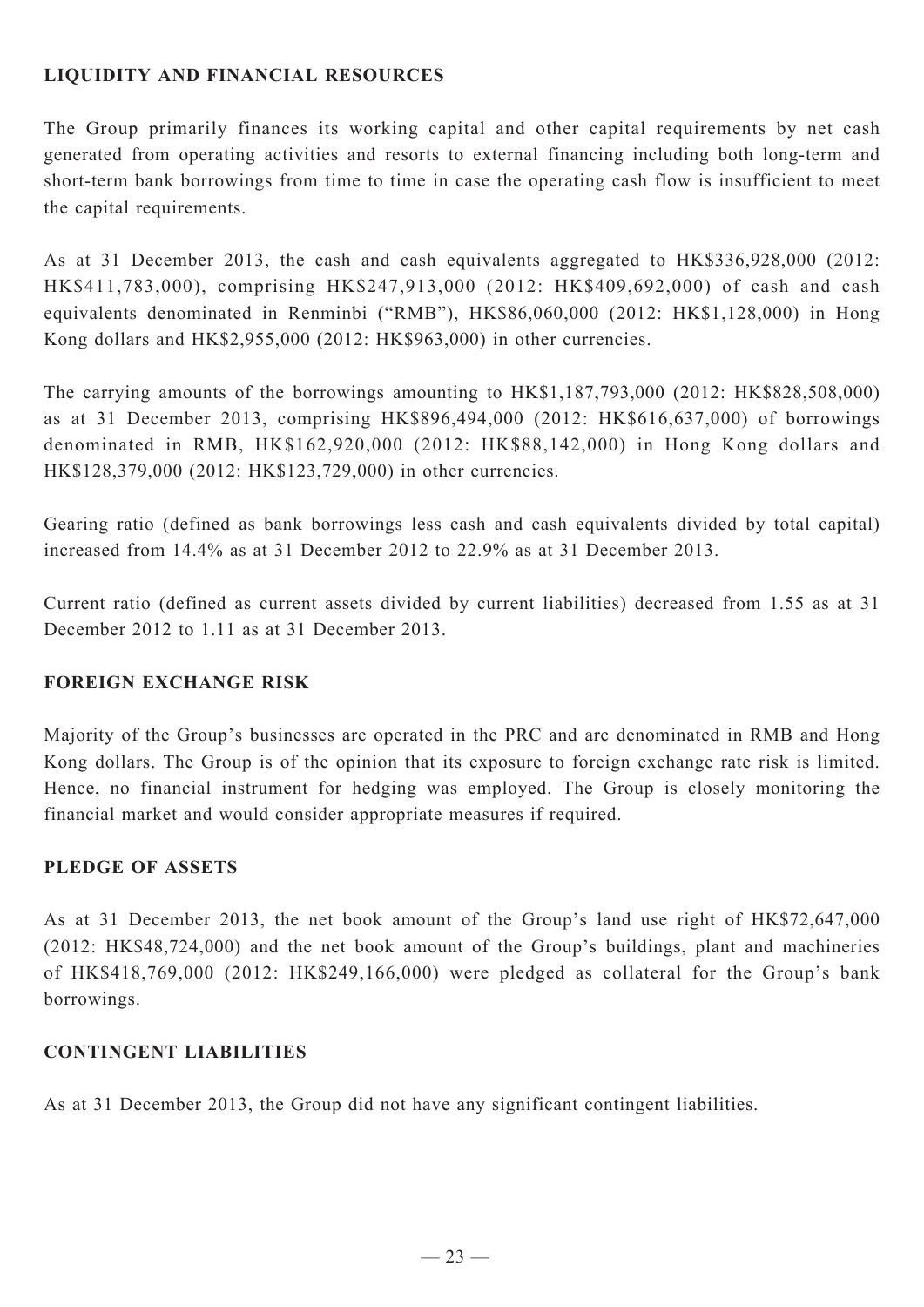# **EXCHANGE RATE**

As at 2013 and 2012, the exchange rates of converting HK\$ into RMB (as calculated in HK\$) were:

| 1 January 2012   | 0.81070 |
|------------------|---------|
| 31 December 2012 | 0.81085 |
| 31 December 2013 | 0.78623 |

#### **PURCHASE, SALE OR REDEMPTION OF SECURITIES**

The Company has not redeemed any of its shares during the year. Neither the Company nor any of its subsidiaries has purchased or sold any of the Company's listed securities for the year ended 31 December 2013.

#### **SHARE OPTION SCHEME**

Pursuant to a share option scheme approved by a written resolution of all shareholders of the Company on 16 October 2005 ("Old Share Option Scheme"), the Company may grant options to, amongst others, the directors or employees of the Company or its subsidiaries, for the recognition of their contributions to the Group, to subscribe for the shares. The share options are exercisable at any time during a period of not more than 10 years from the date of the offer for grant of options, subject to the terms and conditions of Old Share Option Scheme and any conditions of grant as may be stipulated by the Board.

As at 7 August 2008, the Company granted 100,000,000 share options under the Old Share Option Scheme, representing about 4.93% of the issued share capital as at the date immediately before the options were granted to directors and senior management of the Group. The exercise price was HK\$0.7. As at 4 October 2010, all of the 100,000,000 share options granted were exercised.

As at 3 May 2012, the Company granted 40,000,000 share options (being adjusted to 48,000,000 share options as a result of the Bonus Issue on 16 October 2012) under Old Share Option Scheme, representing about 1.64% of the issued share capital as at the date immediately before the options were granted to directors of the Group. The exercise price was HK\$1.78 (being adjusted to HK\$1.48 as a result of the Bonus Issue on 16 October 2012).

As at 31 December 2013, all of the 48,000,000 share options granted under Old Share Option Scheme remained outstanding.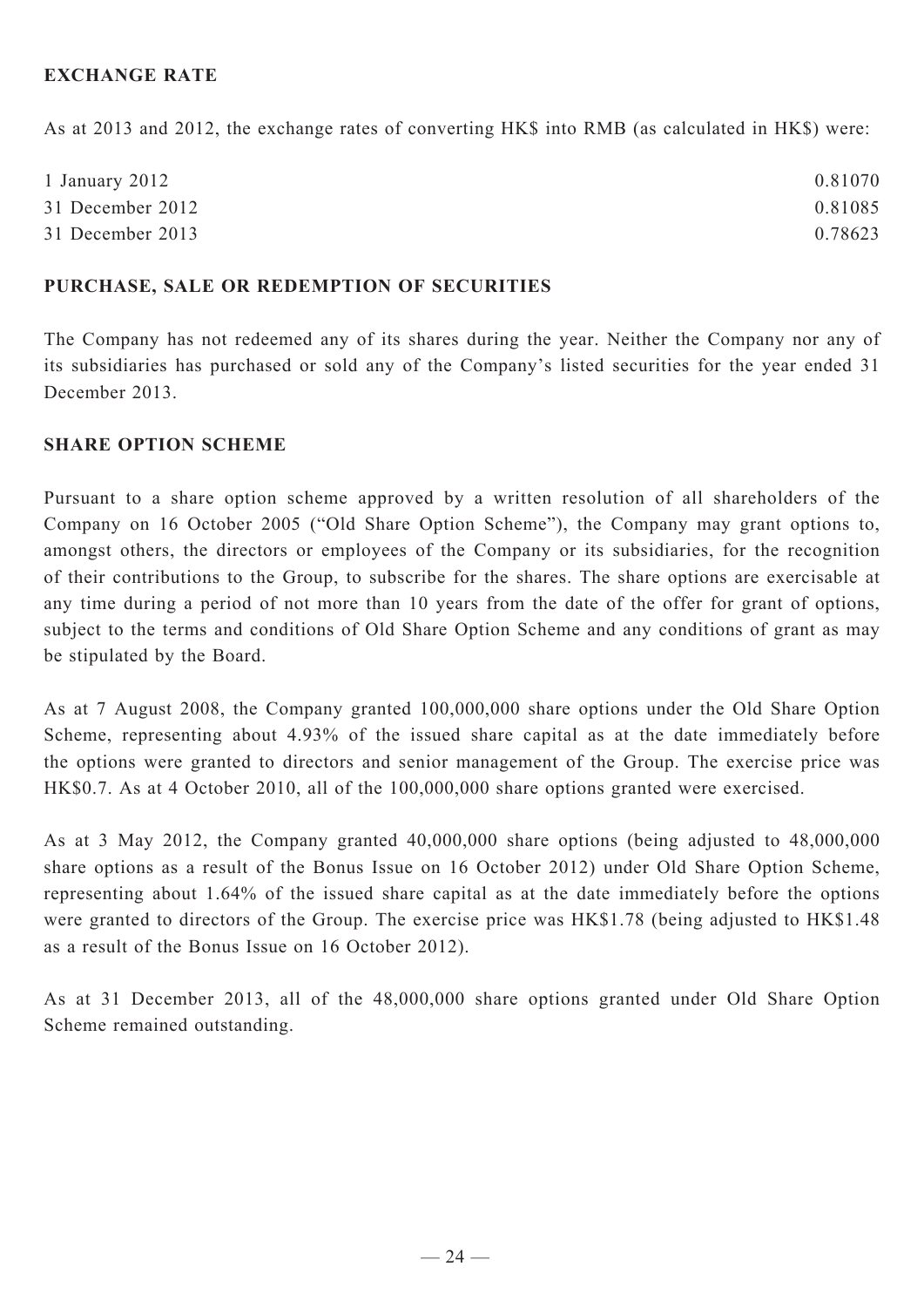During the year 2012, the Board proposed the termination of Old Share Option Scheme and the adoption of the existing share option scheme ("Existing Share Option Scheme") which were approved by an ordinary resolution passed by the shareholders at the EGM held on 20 September 2012. The operation of Old Share Option Scheme was terminated such that no further share option could thereafter be offered under Old Share Option Scheme but in all other respects the provisions of Old Share Option Scheme shall remain in full force and effect.

Existing Share Option Scheme is valid and remains in force for a period of 10 years from 20 September 2012 (the "Scheme Period") unless terminated earlier by shareholders in general meeting. The purpose of Existing Share Option Scheme is to enable the Board to grant share options to the Eligible Person as defined in Existing Share Option Scheme including, among others, the directors, employee or proposed employee, consultants or advisers of or to the Company or its subsidiaries or any entity in which the Group holds an equity interest, as incentives or rewards for their contribution or potential contribution to the development and growth of the Group. The provisions of Existing Share Option Scheme comply with the requirements of Chapter 17 of the Rules Governing the Listing of Securities on the Stock Exchange (the "Listing Rules").

Pursuant to Existing Share Option Scheme, the offer for grant of options ("Offer") must be accepted within 30 days inclusive of the day on which such offer was made, with a payment of HK\$1.00 as consideration for the grant. The exercise price of the share option is to be determined by the Board provided always that it shall be at least the higher of (i) the closing price of the shares as stated in the daily quotations sheet issued by the Stock Exchange for the date of offer of grant, which must be a business day; and (ii) the average closing price of the shares as stated in the daily quotations sheets issued by the Stock Exchange for the five business days immediately preceding the date of offer of grant provided that the option price per share shall in no event be less than the nominal amount of one share. The share options are exercisable at any time during a period as the Board may determine in granting the share options but in any event shall not exceed 10 years from the date of Offer, subject to the terms and conditions of Existing Share Option Scheme and any conditions of grant as may be stipulated by the Board.

The aggregate number of shares which may be issued upon exercise of all outstanding options granted and yet to be exercised under Existing Share Option Scheme and any other schemes shall not exceed 30% of the issued share capital of the Company from time to time. The maximum number of shares issuable upon exercise of all options to be granted Existing Share Option Scheme and any other schemes as from the commencement of the Scheme Period must not, in aggregate, exceed 10% of the shares in issue as at 20 September 2012 (the "Scheme Mandate"). The Scheme Mandate may be refreshed at any time by obtaining approval of the shareholders in general meeting provided that the new limit under the refreshed Scheme Mandate must not exceed 10% of the issued share capital of the Company at the date of the shareholders' approval. The maximum number of shares issued and to be issued upon exercise of the options granted under Existing Share Option Scheme and any other schemes to any of the Eligible Person (including cancelled, exercised and outstanding options) in any 12-month period up to the date of grant shall not exceed 1% of issued share capital of the Company unless shareholders' approval is obtained under the terms of Existing Share Option Scheme.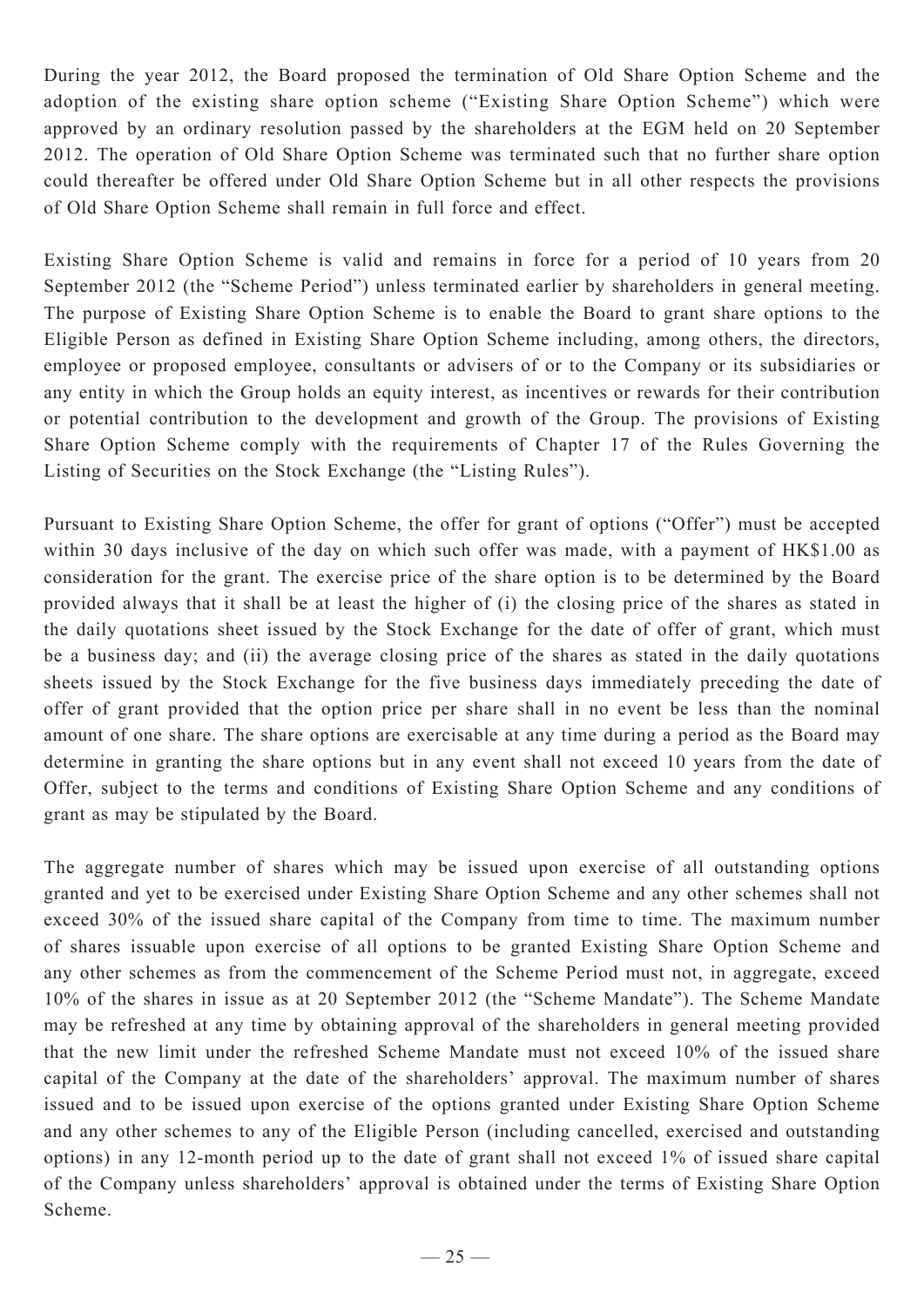As at 31 December 2013, no option has been granted under Existing Share Option Scheme since its adoption.

# **SUFFICIENCY OF PUBLIC FLOAT**

Based on the information that is publicly available to the Company and within the knowledge of the Directors, it is confirmed that a sufficient public float of more than 25% of the issued capital of the Company has been maintained as at the latest practicable date prior to the issue of this annual report, being 28 March 2014, and at all times during the year ended 31 December 2013.

## **MODEL CODE FOR SECURITIES TRANSACTIONS BY DIRECTORS**

The Company has adopted the Model Code for Securities Transactions by Directors of Listed Issuers as set out in Appendix 10 to the Listing Rules (the "Model Code"). Having made specific enquiry with all Directors, the Directors confirmed that they had complied with the required standard set out in the Model Code during the year ended 31 December 2013.

### **DIVIDENDS**

An interim dividend of HK\$0.02 per share was declared on 28 August 2013 and paid on 31 October 2013.

The Directors recommend the payment of a final dividend of HK\$0.02 per share which, together with the interim dividend of HK\$0.02 per share, will result in total dividends of HK\$0.04 per share for the year ended 31 December 2013 (2012: HK\$0.037 per share adjusted for the Bonus Issue). The final dividend is subject to approval by the shareholders at the forthcoming annual general meeting.

# **CORPORATE GOVERNANCE PRACTICES**

The Company has adopted the Corporate Governance Code (formerly the "Code on Corporate Governance Practices") (the "CG Code") contained in Appendix 14 of the Rules Governing the Listing of Securities on the Stock Exchange of Hong Kong Limited (the "Listing Rules") including those revised code provisions which became effective on 1 April 2013. During the year, the Company has complied with all applicable provisions of CG Code for their respective applicable periods.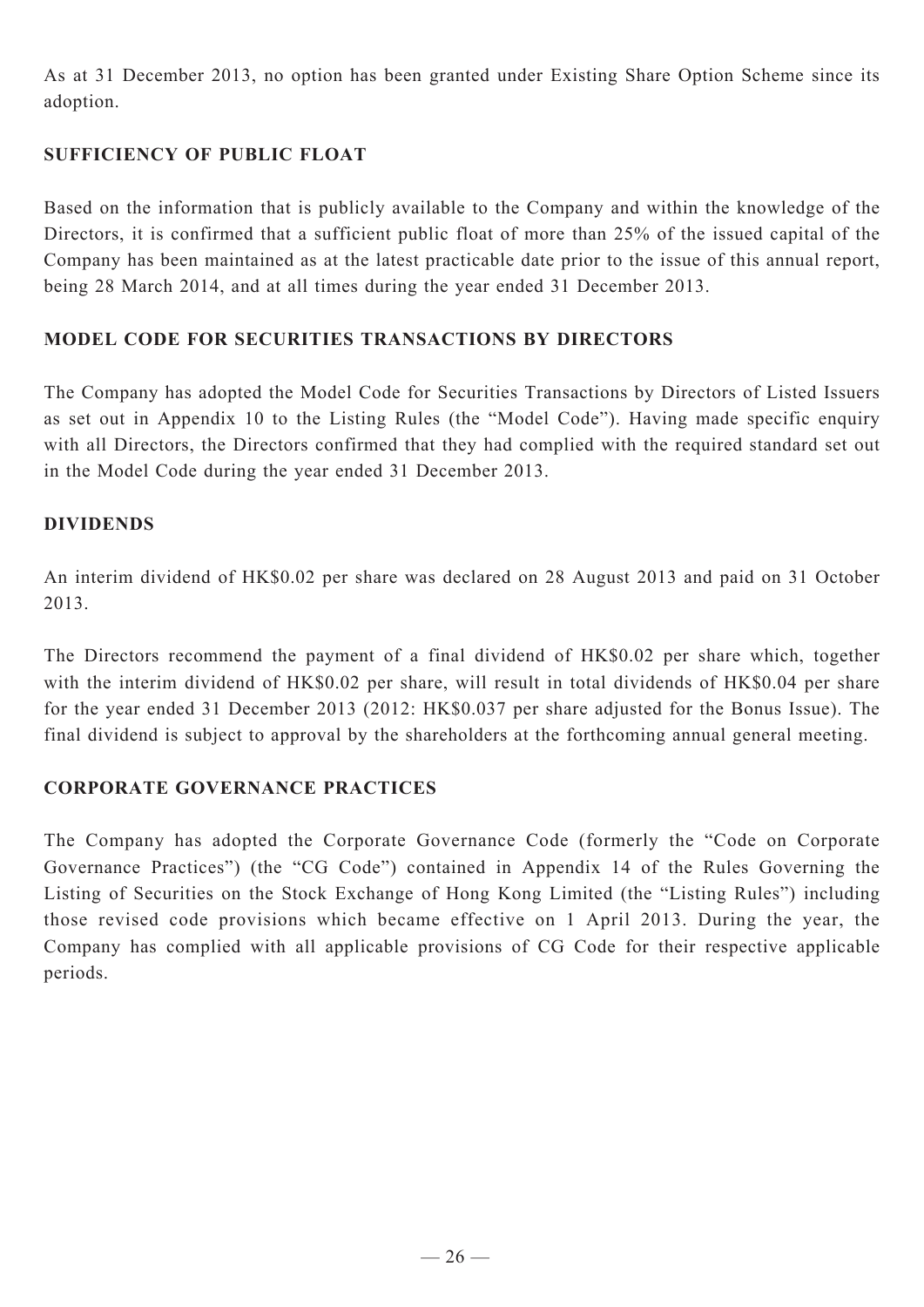## **AUDIT COMMITTEE**

The audit committee of the Company has reviewed the Group's annual results for the year ended 31 December 2013 in conjunction with the Group's external auditors.

The figures in respect of the preliminary announcement of the Group's results for the year ended 31 December 2013 have been agreed by the Company's auditor, PricewaterhouseCoopers, to the amounts set out in the Group's consolidated financial statements for the year. The work performed by PricewaterhouseCoopers in this respect did not constitute an assurance engagement performed in accordance with Hong Kong Standards on Auditing, Hong Kong Standards on Review Engagements or Hong Kong Standards on Assurance Engagements issued by the Hong Kong Institute of Certified Public Accountants and consequently no assurance has been expressed by PricewaterhouseCoopers on the preliminary announcement.

### **CLOSURE OF REGISTER OF MEMBERS**

The register of members of the Company will be closed from Wednesday, 21 May 2014 to Friday, 23 May 2014, both dates inclusive, during which period, no transfer of shares will be registered. In order to qualify to attend and vote at the forthcoming annual general meeting, all properly completed transfer forms accompanied by the relevant share certificates must be lodged with the Company's branch share registrar and transfer office in Hong Kong, Computershare Hong Kong Investor Services Limited at Shops 1712-1716, 17th Floor, Hopewell Centre, 183 Queen's Road East, Wanchai, Hong Kong by no later than 4:30 p.m., Tuesday, 20 May 2014.

In order to qualify for the proposed final dividend to be approved at the forthcoming annual general meeting, all properly completed transfer forms, accompanied by the relevant share certificates, must be lodged with the Company's branch share registrar and transfer office in Hong Kong, Computershare Hong Kong Investor Services Limited at Shops 1712-1716, 17th Floor, Hopewell Centre, 183 Queen's Road East, Wanchai, Hong Kong by no later than 4:30 p.m., Wednesday, 28 May 2014.

# **ANNUAL GENERAL MEETING**

The 2013 Annual General Meeting of the Company will be held at 2:00 p.m. on 23 May 2014 at Rooms 2101-02, 21st Floor, Harbour Centre, 25 Harbour Road, Wanchai, Hong Kong and a notice of annual general meeting will be published and despatched in due course.